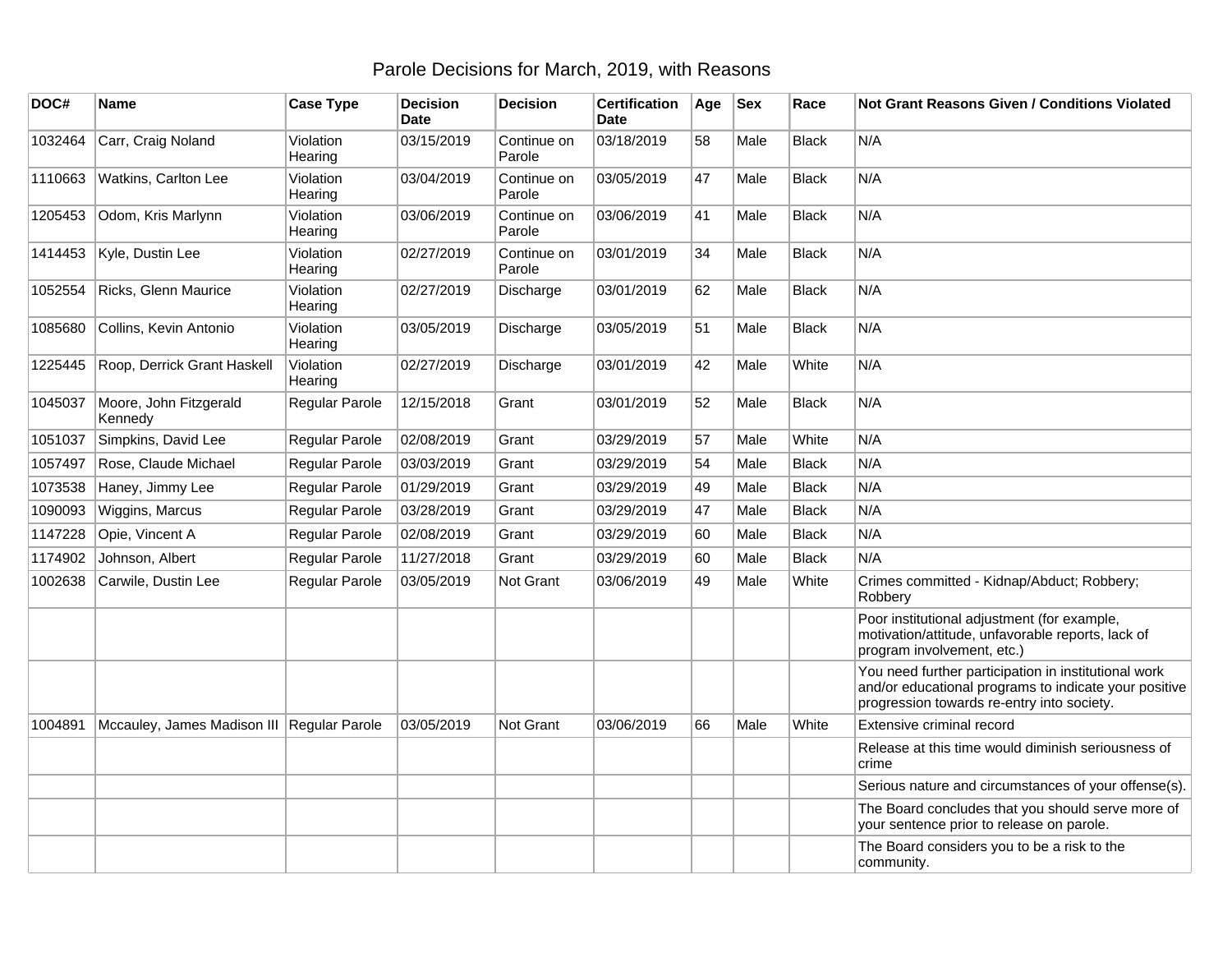| DOC#    | <b>Name</b>          | <b>Case Type</b> | <b>Decision</b><br><b>Date</b> | <b>Decision</b>  | <b>Certification</b><br>Date | Age | <b>Sex</b> | Race         | <b>Not Grant Reasons Given / Conditions Violated</b>                                                                                                        |
|---------|----------------------|------------------|--------------------------------|------------------|------------------------------|-----|------------|--------------|-------------------------------------------------------------------------------------------------------------------------------------------------------------|
| 1005262 | Witcher, Larry       | Regular Parole   | 03/15/2019                     | <b>Not Grant</b> | 03/18/2019                   | 41  | Male       | Black        | Considering your offense and your institutional<br>records, the Board concludes that you should serve<br>more of your sentence before being paroled.        |
|         |                      |                  |                                |                  |                              |     |            |              | Conviction of a new crime while incarcerated                                                                                                                |
|         |                      |                  |                                |                  |                              |     |            |              | Extensive criminal record                                                                                                                                   |
|         |                      |                  |                                |                  |                              |     |            |              | Your prior failure(s) and/or convictions while under<br>community supervision indicate that you are unlikely<br>to comply with conditions of release.       |
| 1014003 | Wheeler, Rowland A   | Regular Parole   | 03/25/2019                     | Not Grant        | 03/26/2019                   | 61  | Male       | <b>Black</b> | Release at this time would diminish seriousness of<br>crime                                                                                                 |
|         |                      |                  |                                |                  |                              |     |            |              | Serious nature and circumstances of your offense(s).                                                                                                        |
|         |                      |                  |                                |                  |                              |     |            |              | The Board concludes that you should serve more of<br>your sentence prior to release on parole.                                                              |
|         |                      |                  |                                |                  |                              |     |            |              | You need further participation in institutional work<br>and/or educational programs to indicate your positive<br>progression towards re-entry into society. |
| 1018034 | Layne, William Ray   | Regular Parole   | 03/27/2019                     | <b>Not Grant</b> | 03/27/2019                   | 66  | Male       | White        | Crimes committed - Homicide-Capital;<br>Kidnap/Abduct; Breaking And Entering                                                                                |
|         |                      |                  |                                |                  |                              |     |            |              | History of violence.                                                                                                                                        |
|         |                      |                  |                                |                  |                              |     |            |              | Serious nature and circumstances of your offense(s).                                                                                                        |
|         |                      |                  |                                |                  |                              |     |            |              | The Board considers you to be a risk to the<br>community.                                                                                                   |
| 1020359 | Goode, Larry Lorenzo | Regular Parole   | 03/26/2019                     | Not Grant        | 03/27/2019                   | 57  | Male       | <b>Black</b> | Considering your offense and your institutional<br>records, the Board concludes that you should serve<br>more of your sentence before being paroled.        |
|         |                      |                  |                                |                  |                              |     |            |              | Extensive criminal record                                                                                                                                   |
|         |                      |                  |                                |                  |                              |     |            |              | Release at this time would diminish seriousness of<br>crime                                                                                                 |
|         |                      |                  |                                |                  |                              |     |            |              | You need to show a longer period of stable<br>adjustment.                                                                                                   |
| 1021036 | Horton, Thomas E Sr. | Geriatric        | 03/03/2019                     | <b>Not Grant</b> | 03/04/2019                   | 60  | Male       | White        | Crimes committed - Forcible Sodomy; Sex Asslt-<br>Attempted Rape; Threaten Bodily Harm                                                                      |
|         |                      |                  |                                |                  |                              |     |            |              | Serious nature and circumstances of your offense(s).                                                                                                        |
|         |                      |                  |                                |                  |                              |     |            |              | The Board considers you to be a risk to the<br>community.                                                                                                   |
| 1021048 | Bolden, Damu S       | Regular Parole   | 03/23/2019                     | <b>Not Grant</b> | 03/25/2019                   | 44  | Male       | <b>Black</b> | Considering your offense and your institutional<br>records, the Board concludes that you should serve<br>more of your sentence before being paroled.        |
|         |                      |                  |                                |                  |                              |     |            |              | Crimes committed - Kidnap/Abduct; Sex Assault,<br>Rape; Sex Assault, Rape                                                                                   |
|         |                      |                  |                                |                  |                              |     |            |              | Extensive criminal record                                                                                                                                   |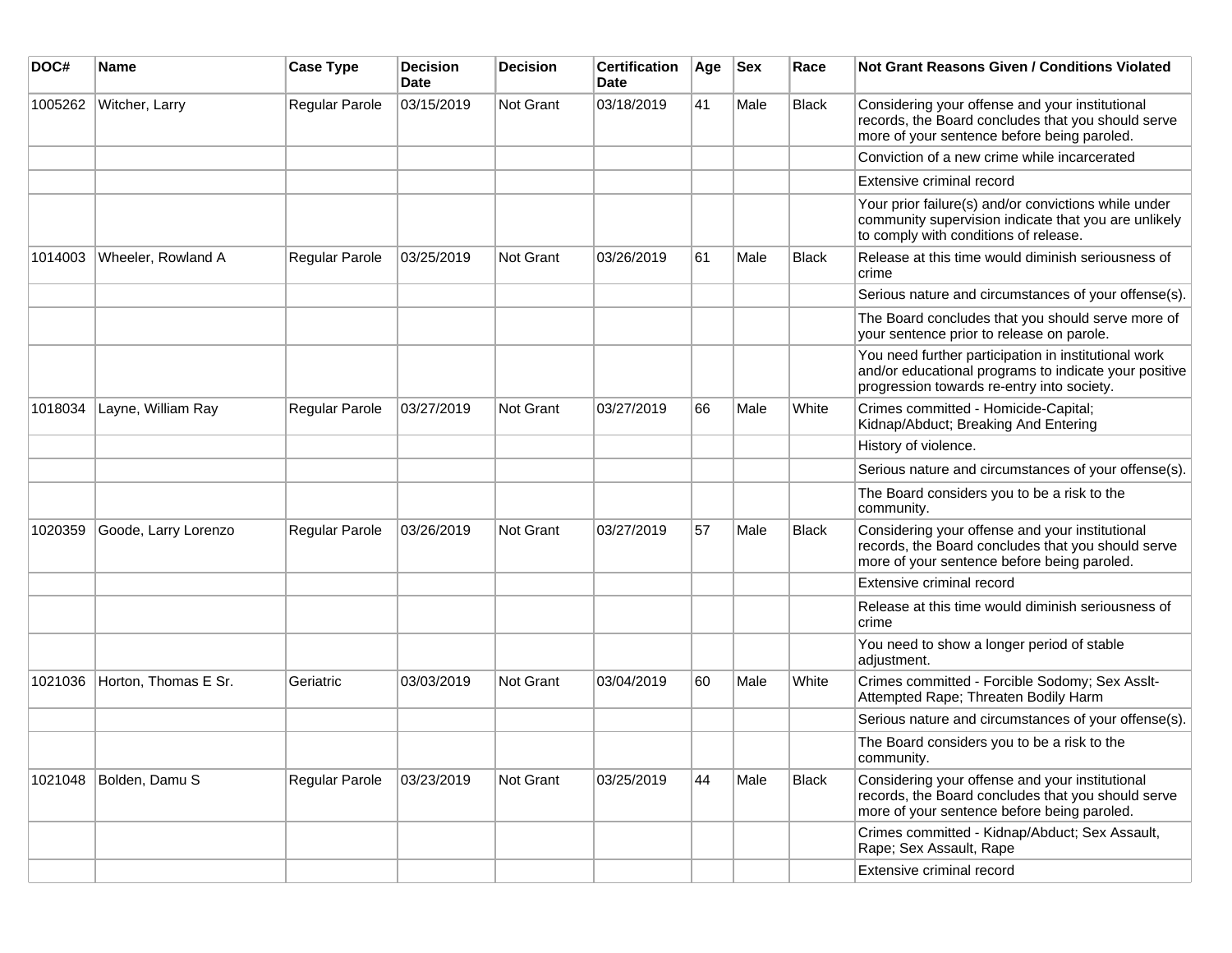| DOC#    | <b>Name</b>                   | <b>Case Type</b>      | <b>Decision</b><br><b>Date</b> | <b>Decision</b> | <b>Certification</b><br><b>Date</b> | Age | <b>Sex</b> | Race         | Not Grant Reasons Given / Conditions Violated                                                                                                               |
|---------|-------------------------------|-----------------------|--------------------------------|-----------------|-------------------------------------|-----|------------|--------------|-------------------------------------------------------------------------------------------------------------------------------------------------------------|
| 1021048 | Bolden, Damu S                | Regular Parole        | 03/23/2019                     | Not Grant       | 03/25/2019                          | 44  | Male       | <b>Black</b> | History of violence.                                                                                                                                        |
|         |                               |                       |                                |                 |                                     |     |            |              | Poor institutional adjustment (for example,<br>motivation/attitude, unfavorable reports, lack of<br>program involvement, etc.)                              |
|         |                               |                       |                                |                 |                                     |     |            |              | Serious nature and circumstances of your offense(s).                                                                                                        |
|         |                               |                       |                                |                 |                                     |     |            |              | The Board concludes that you should serve more of<br>your sentence prior to release on parole.                                                              |
|         |                               |                       |                                |                 |                                     |     |            |              | You need further participation in institutional work<br>and/or educational programs to indicate your positive<br>progression towards re-entry into society. |
| 1022044 | Johnson, Emmett Oliver        | Regular Parole        | 03/18/2019                     | Not Grant       | 03/19/2019                          | 67  | Male       | <b>Black</b> | Crimes committed - Homicide-1st Degree; Homicide-<br>1st Degree                                                                                             |
|         |                               |                       |                                |                 |                                     |     |            |              | Release at this time would diminish seriousness of<br>crime                                                                                                 |
|         |                               |                       |                                |                 |                                     |     |            |              | Serious nature and circumstances of your offense(s).                                                                                                        |
| 1025783 | Wright, James Leroy           | Regular Parole        | 03/25/2019                     | Not Grant       | 03/26/2019                          | 51  | Male       | Black        | Crimes committed - Kidnap/Abduct; Robbery;<br><b>Statutory Burglary</b>                                                                                     |
|         |                               |                       |                                |                 |                                     |     |            |              | Extensive criminal record                                                                                                                                   |
|         |                               |                       |                                |                 |                                     |     |            |              | The Board considers you to be a risk to the<br>community.                                                                                                   |
|         |                               |                       |                                |                 |                                     |     |            |              | Your prior failure(s) and/or convictions while under<br>community supervision indicate that you are unlikely<br>to comply with conditions of release.       |
| 1026152 | Johnson, Michael Brian        | Regular Parole        | 03/06/2019                     | Not Grant       | 03/14/2019                          | 56  | Male       | <b>Black</b> | History of violence.                                                                                                                                        |
|         |                               |                       |                                |                 |                                     |     |            |              | The Board concludes that you should serve more of<br>your sentence prior to release on parole.                                                              |
|         |                               |                       |                                |                 |                                     |     |            |              | You need further participation in institutional work<br>and/or educational programs to indicate your positive<br>progression towards re-entry into society. |
| 1026769 | Collier, Phillip Randolph     | <b>Regular Parole</b> | 03/06/2019                     | Not Grant       | 03/14/2019                          | 48  | Male       | <b>Black</b> | Crimes committed - Drugs: Possess W/Intent To<br>Manuf/Sell Sch I, Ii; Drugs: Possess W/Intent To<br>Manuf/Sell Sch I, Ii; Contempt Of Court: W/O Jury      |
|         |                               |                       |                                |                 |                                     |     |            |              | Extensive criminal record                                                                                                                                   |
|         |                               |                       |                                |                 |                                     |     |            |              | The Board concludes that you should serve more of<br>your sentence prior to release on parole.                                                              |
|         | 1026816 Huiett, Solomon Barry | Regular Parole        | 03/15/2019                     | Not Grant       | 03/18/2019                          | 56  | Male       | Black        | Crimes committed - Sex Assault, Rape; Robbery;<br>Robbery                                                                                                   |
|         |                               |                       |                                |                 |                                     |     |            |              | Extensive criminal record                                                                                                                                   |
|         |                               |                       |                                |                 |                                     |     |            |              | Release at this time would diminish seriousness of<br>crime                                                                                                 |
|         |                               |                       |                                |                 |                                     |     |            |              | Serious nature and circumstances of your offense(s).                                                                                                        |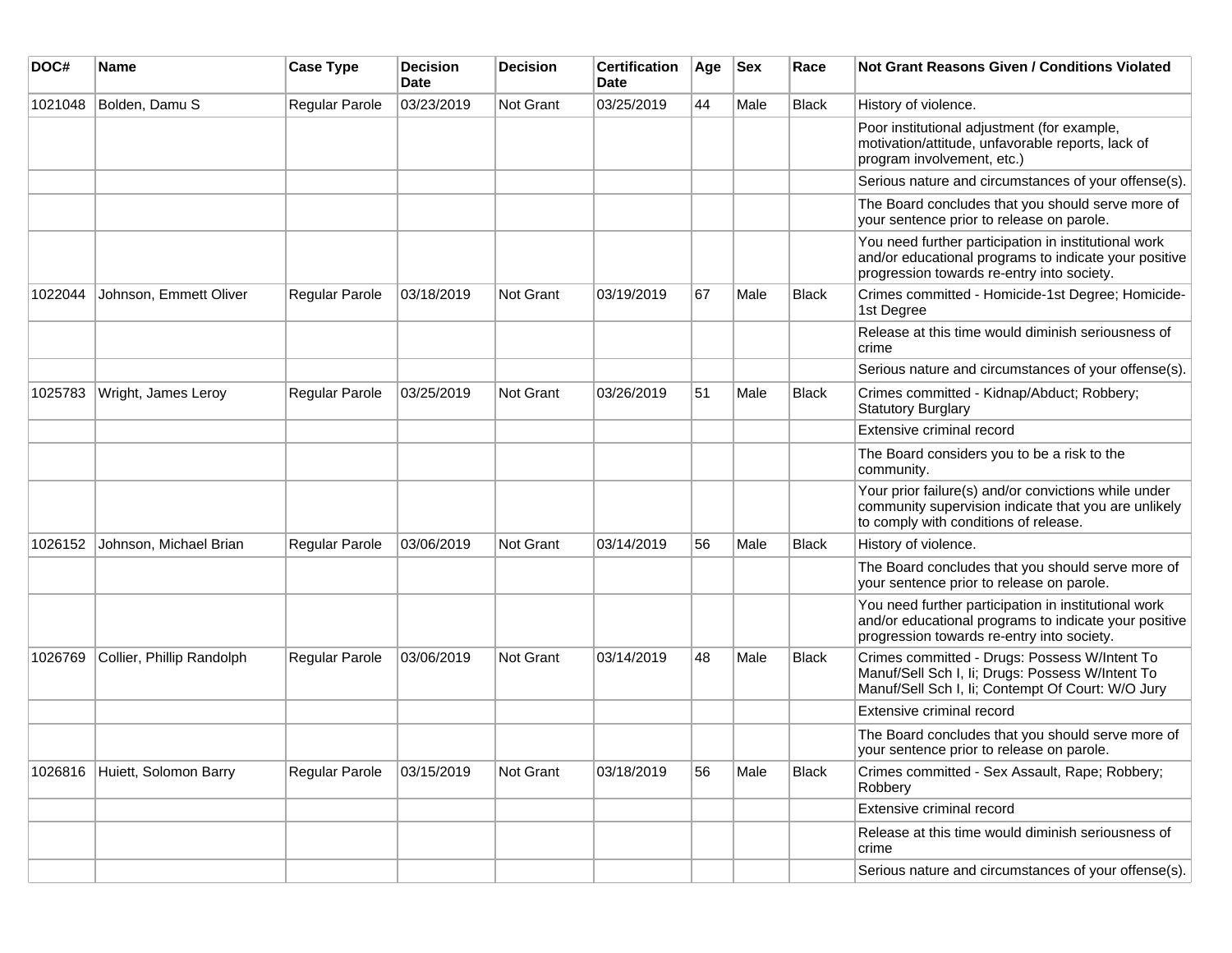| DOC#    | Name                        | <b>Case Type</b> | <b>Decision</b><br>Date | <b>Decision</b> | <b>Certification</b><br>Date | Age | Sex  | Race         | <b>Not Grant Reasons Given / Conditions Violated</b>                                                                                                  |
|---------|-----------------------------|------------------|-------------------------|-----------------|------------------------------|-----|------|--------------|-------------------------------------------------------------------------------------------------------------------------------------------------------|
| 1028230 | Walton, Gregory Lynwood     | Regular Parole   | 03/08/2019              | Not Grant       | 03/14/2019                   | 56  | Male | <b>Black</b> | Conviction of a new crime while incarcerated                                                                                                          |
|         |                             |                  |                         |                 |                              |     |      |              | Crimes committed - Abduct-No Ransom Or Asslt;<br>Sex Assault, Rape; Robbery                                                                           |
|         |                             |                  |                         |                 |                              |     |      |              | Serious nature and circumstances of your offense(s).                                                                                                  |
|         |                             |                  |                         |                 |                              |     |      |              | The Board concludes that you should serve more of<br>your sentence prior to release on parole.                                                        |
| 1029734 | Walthall, Christopher Wayne | Regular Parole   | 03/14/2019              | Not Grant       | 03/15/2019                   | 52  | Male | White        | Conviction of a new crime while incarcerated                                                                                                          |
|         |                             |                  |                         |                 |                              |     |      |              | History of violence.                                                                                                                                  |
|         |                             |                  |                         |                 |                              |     |      |              | Release at this time would diminish seriousness of<br>crime                                                                                           |
|         |                             |                  |                         |                 |                              |     |      |              | Serious nature and circumstances of your offense(s).                                                                                                  |
|         |                             |                  |                         |                 |                              |     |      |              | The Board considers you to be a risk to the<br>community.                                                                                             |
| 1031877 | Strait, Donald Everett      | Regular Parole   | 03/11/2019              | Not Grant       | 03/14/2019                   | 63  | Male | White        | Crimes committed - Kidnap/Abduct; Sex Assault,<br>Rape; Sex Assault, Rape                                                                             |
|         |                             |                  |                         |                 |                              |     |      |              | History of violence.                                                                                                                                  |
|         |                             |                  |                         |                 |                              |     |      |              | Release at this time would diminish seriousness of<br>crime                                                                                           |
|         |                             |                  |                         |                 |                              |     |      |              | The Board concludes that you should serve more of<br>your sentence prior to release on parole.                                                        |
| 1032041 | Kier, James Franklin        | Regular Parole   | 03/14/2019              | Not Grant       | 03/15/2019                   | 62  | Male | <b>Black</b> | Extensive criminal record                                                                                                                             |
|         |                             |                  |                         |                 |                              |     |      |              | History of violence.                                                                                                                                  |
|         |                             |                  |                         |                 |                              |     |      |              | Serious nature and circumstances of your offense(s).                                                                                                  |
|         |                             |                  |                         |                 |                              |     |      |              | The Board concludes that you should serve more of<br>your sentence prior to release on parole.                                                        |
|         |                             |                  |                         |                 |                              |     |      |              | Your prior failure(s) and/or convictions while under<br>community supervision indicate that you are unlikely<br>to comply with conditions of release. |
| 1033790 | Gay, William Steven         | Regular Parole   | 03/24/2019              | Not Grant       | 03/26/2019                   | 68  | Male | <b>Black</b> | Extensive criminal record                                                                                                                             |
|         |                             |                  |                         |                 |                              |     |      |              | Release at this time would diminish seriousness of<br>crime                                                                                           |
|         |                             |                  |                         |                 |                              |     |      |              | Serious nature and circumstances of your offense(s).                                                                                                  |
|         |                             |                  |                         |                 |                              |     |      |              | Your prior failure(s) and/or convictions while under<br>community supervision indicate that you are unlikely<br>to comply with conditions of release. |
| 1033886 | Frenzel, Theodore           | Regular Parole   | 03/06/2019              | Not Grant       | 03/14/2019                   | 56  | Male | White        | Considering your offense and your institutional<br>records, the Board concludes that you should serve<br>more of your sentence before being paroled.  |
|         |                             |                  |                         |                 |                              |     |      |              | Extensive criminal record                                                                                                                             |
|         |                             |                  |                         |                 |                              |     |      |              | History of substance abuse.                                                                                                                           |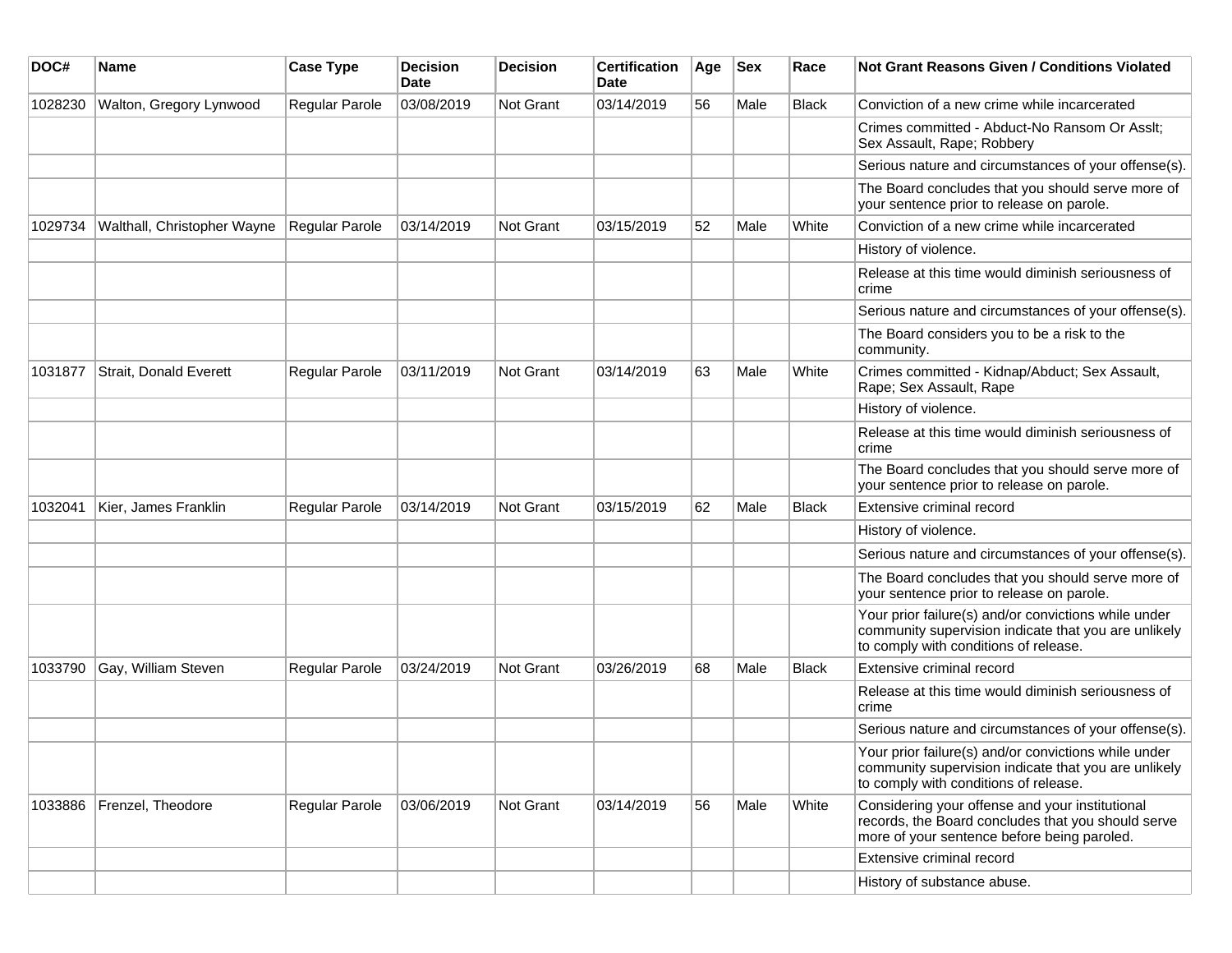| DOC#    | <b>Name</b>            | <b>Case Type</b> | <b>Decision</b><br><b>Date</b> | <b>Decision</b> | <b>Certification</b><br>Date | Age | <b>Sex</b> | Race  | <b>Not Grant Reasons Given / Conditions Violated</b>                                                                                                        |
|---------|------------------------|------------------|--------------------------------|-----------------|------------------------------|-----|------------|-------|-------------------------------------------------------------------------------------------------------------------------------------------------------------|
| 1033886 | Frenzel, Theodore      | Regular Parole   | 03/06/2019                     | Not Grant       | 03/14/2019                   | 56  | Male       | White | History of violence.                                                                                                                                        |
|         |                        |                  |                                |                 |                              |     |            |       | Serious nature and circumstances of your offense(s).                                                                                                        |
|         |                        |                  |                                |                 |                              |     |            |       | The Board concludes that you should serve more of<br>your sentence prior to release on parole.                                                              |
|         |                        |                  |                                |                 |                              |     |            |       | You need to show a longer period of stable<br>adjustment.                                                                                                   |
|         |                        |                  |                                |                 |                              |     |            |       | Your prior failure(s) and/or convictions while under<br>community supervision indicate that you are unlikely<br>to comply with conditions of release.       |
| 1037500 | Saunders, Edward E     | Regular Parole   | 03/02/2019                     | Not Grant       | 03/04/2019                   | 50  | Male       | Black | Extensive criminal record                                                                                                                                   |
|         |                        |                  |                                |                 |                              |     |            |       | History of substance abuse.                                                                                                                                 |
|         |                        |                  |                                |                 |                              |     |            |       | Poor institutional adjustment (for example,<br>motivation/attitude, unfavorable reports, lack of<br>program involvement, etc.)                              |
|         |                        |                  |                                |                 |                              |     |            |       | Release at this time would diminish seriousness of<br>crime                                                                                                 |
|         |                        |                  |                                |                 |                              |     |            |       | The Board considers you to be a risk to the<br>community.                                                                                                   |
|         |                        |                  |                                |                 |                              |     |            |       | You need further participation in institutional work<br>and/or educational programs to indicate your positive<br>progression towards re-entry into society. |
|         |                        |                  |                                |                 |                              |     |            |       | You need to show a longer period of stable<br>adjustment.                                                                                                   |
|         |                        |                  |                                |                 |                              |     |            |       | Your prior failure(s) and/or convictions while under<br>community supervision indicate that you are unlikely<br>to comply with conditions of release.       |
| 1045314 | Mottram, Cliffton John | Geriatric        | 03/08/2019                     | Not Grant       | 03/14/2019                   | 61  | Male       | White | Crimes committed - Kidnap/Abduct; Sex Assault,<br>Rape; Penetrate W/Inanimate Object                                                                        |
|         |                        |                  |                                |                 |                              |     |            |       | Extensive criminal record                                                                                                                                   |
|         |                        |                  |                                |                 |                              |     |            |       | History of substance abuse.                                                                                                                                 |
|         |                        |                  |                                |                 |                              |     |            |       | History of violence.                                                                                                                                        |
|         |                        |                  |                                |                 |                              |     |            |       | Release at this time would diminish seriousness of<br>crime                                                                                                 |
|         |                        |                  |                                |                 |                              |     |            |       | Serious nature and circumstances of your offense(s).                                                                                                        |
|         |                        |                  |                                |                 |                              |     |            |       | The Board concludes that you should serve more of<br>your sentence prior to release on parole.                                                              |
|         |                        |                  |                                |                 |                              |     |            |       | The Board considers you to be a risk to the<br>community.                                                                                                   |
| 1045473 | Mubdi, Ahmad Halim     | Regular Parole   | 03/26/2019                     | Not Grant       | 03/27/2019                   | 50  | Male       | Black | Crimes committed - Kidnap/Abduct; Malicious<br>Wounding; Statutory Burglary                                                                                 |
|         |                        |                  |                                |                 |                              |     |            |       | Extensive criminal record                                                                                                                                   |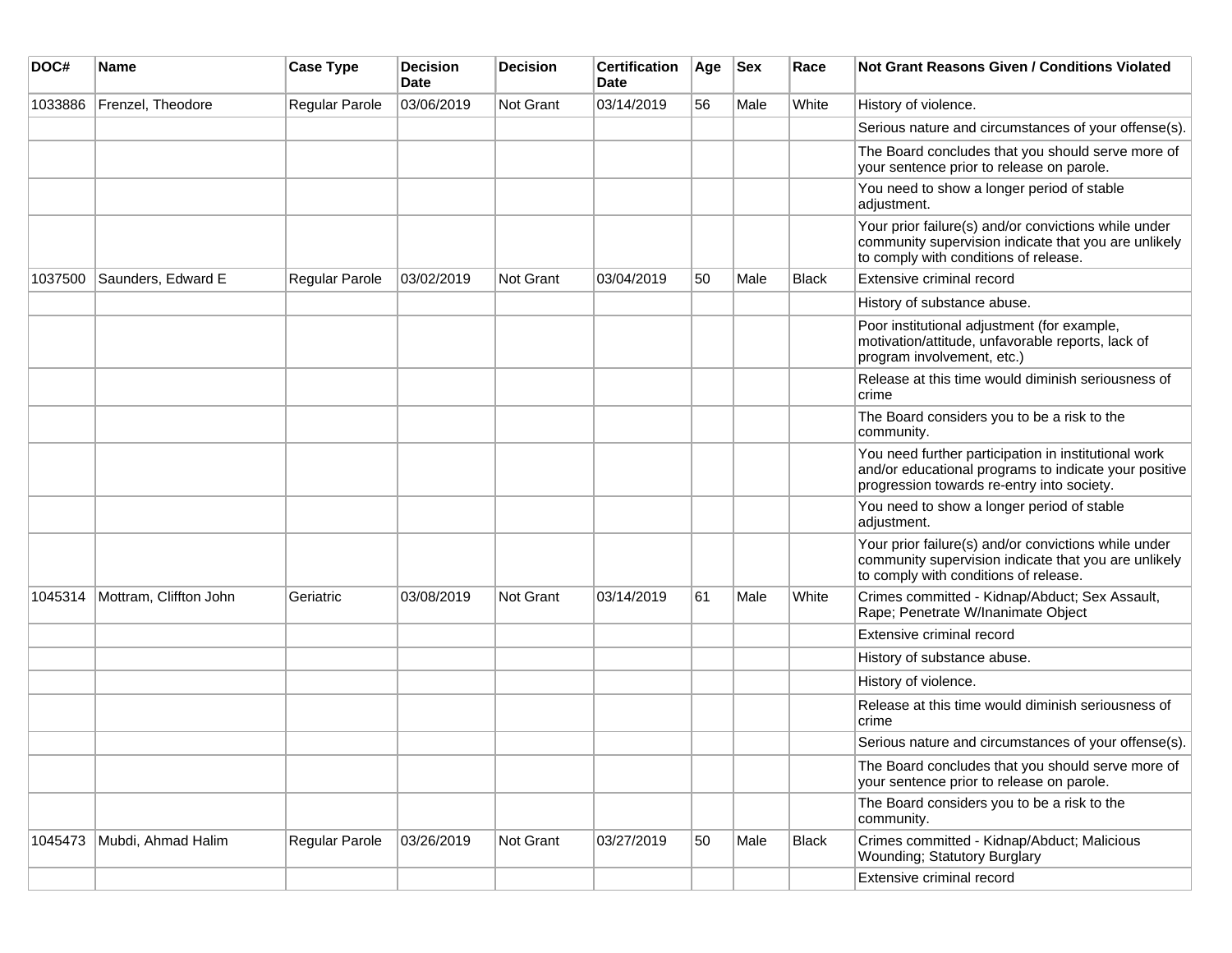| DOC#    | Name                  | <b>Case Type</b>    | <b>Decision</b><br>Date | <b>Decision</b>  | <b>Certification</b><br>Date | Age | <b>Sex</b> | Race         | Not Grant Reasons Given / Conditions Violated                                                                                                         |
|---------|-----------------------|---------------------|-------------------------|------------------|------------------------------|-----|------------|--------------|-------------------------------------------------------------------------------------------------------------------------------------------------------|
| 1045473 | Mubdi, Ahmad Halim    | Regular Parole      | 03/26/2019              | Not Grant        | 03/27/2019                   | 50  | Male       | <b>Black</b> | Serious nature and circumstances of your offense(s).                                                                                                  |
|         |                       |                     |                         |                  |                              |     |            |              | The Board concludes that you should serve more of<br>your sentence prior to release on parole.                                                        |
|         |                       |                     |                         |                  |                              |     |            |              | Your prior failure(s) and/or convictions while under<br>community supervision indicate that you are unlikely<br>to comply with conditions of release. |
| 1049108 | Allah, Sincere Amen   | <b>Board Review</b> | 03/22/2019              | Not Grant        | 03/22/2019                   | 52  | Male       | <b>Black</b> | Crimes committed - Homicide/Murder; Assault;<br><b>Malicious Wounding</b>                                                                             |
|         |                       |                     |                         |                  |                              |     |            |              | Release at this time would diminish seriousness of<br>crime                                                                                           |
|         |                       |                     |                         |                  |                              |     |            |              | Serious nature and circumstances of your offense(s).                                                                                                  |
|         |                       |                     |                         |                  |                              |     |            |              | The Board concludes that you should serve more of<br>your sentence prior to release on parole.                                                        |
| 1049783 | Mulazim, Ahoto Taysir | Regular Parole      | 03/05/2019              | <b>Not Grant</b> | 03/06/2019                   | 55  | Male       | <b>Black</b> | Conviction of a new crime while incarcerated                                                                                                          |
|         |                       |                     |                         |                  |                              |     |            |              | Crimes committed - Kidnap/Abduct; Assault;<br><b>Malicious Wounding</b>                                                                               |
|         |                       |                     |                         |                  |                              |     |            |              | Release at this time would diminish seriousness of<br>crime                                                                                           |
|         |                       |                     |                         |                  |                              |     |            |              | Serious nature and circumstances of your offense(s).                                                                                                  |
|         |                       |                     |                         |                  |                              |     |            |              | The Board considers you to be a risk to the<br>community.                                                                                             |
|         |                       |                     |                         |                  |                              |     |            |              | Your prior failure(s) and/or convictions while under<br>community supervision indicate that you are unlikely<br>to comply with conditions of release. |
| 1050928 | Dennis, Timothy A     | Regular Parole      | 03/23/2019              | <b>Not Grant</b> | 03/25/2019                   | 49  | Male       | <b>Black</b> | Crimes committed - Sex Assault, Rape; Sex Assault,<br>Rape; Forcible Sodomy                                                                           |
|         |                       |                     |                         |                  |                              |     |            |              | History of violence.                                                                                                                                  |
|         |                       |                     |                         |                  |                              |     |            |              | Release at this time would diminish seriousness of<br>crime                                                                                           |
|         |                       |                     |                         |                  |                              |     |            |              | Serious nature and circumstances of your offense(s).                                                                                                  |
| 1052240 | Chavez, Roberto       | Regular Parole      | 03/22/2019              | Not Grant        | 03/25/2019                   | 55  | Male       | White        | Considering your offense and your institutional<br>records, the Board concludes that you should serve<br>more of your sentence before being paroled.  |
|         |                       |                     |                         |                  |                              |     |            |              | Poor institutional adjustment (for example,<br>motivation/attitude, unfavorable reports, lack of<br>program involvement, etc.)                        |
|         |                       |                     |                         |                  |                              |     |            |              | Release at this time would diminish seriousness of<br>crime                                                                                           |
|         |                       |                     |                         |                  |                              |     |            |              | Serious nature and circumstances of your offense(s).                                                                                                  |
|         |                       |                     |                         |                  |                              |     |            |              | The Board concludes that you should serve more of<br>your sentence prior to release on parole.                                                        |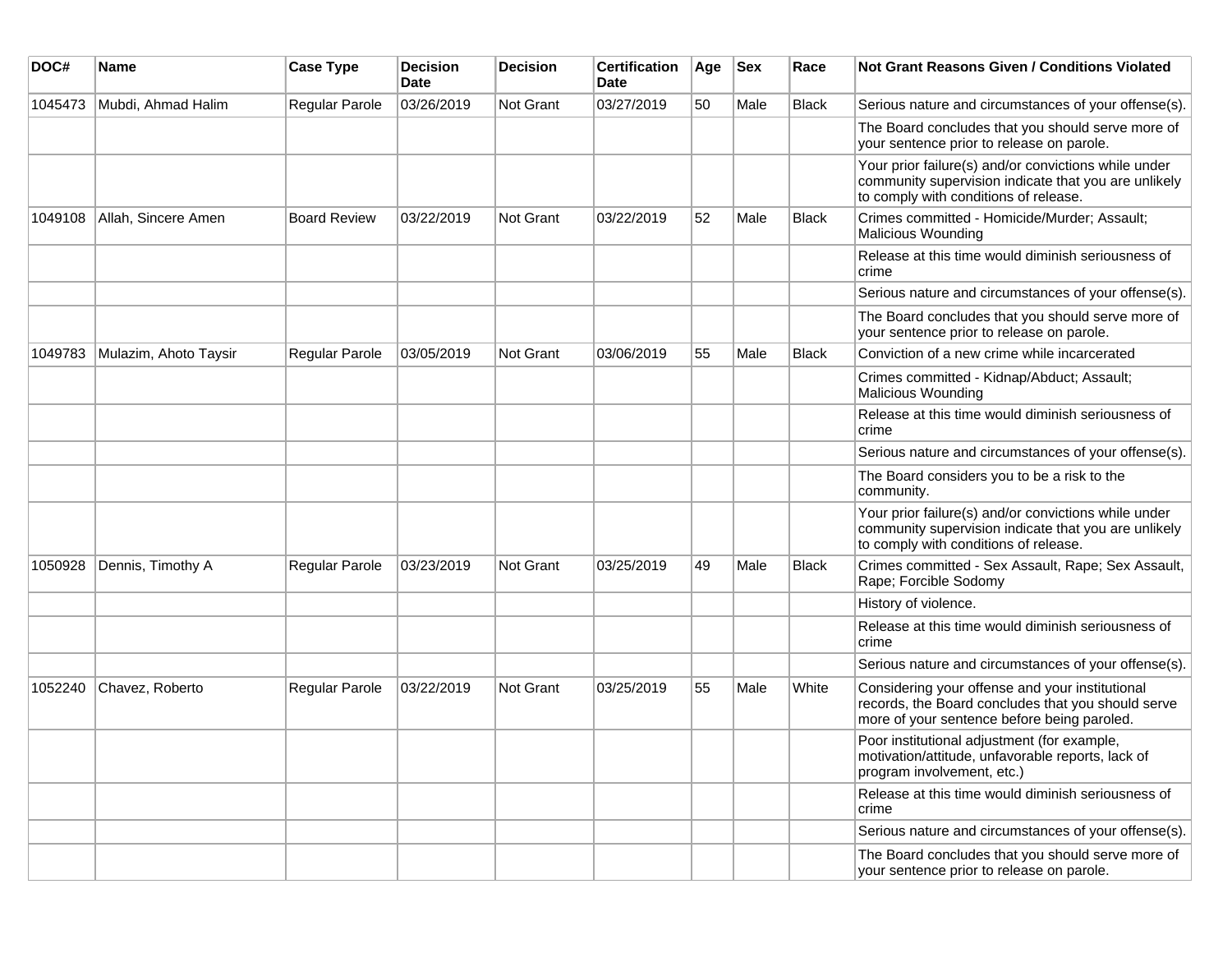| DOC#    | <b>Name</b>              | <b>Case Type</b>    | <b>Decision</b><br><b>Date</b> | <b>Decision</b> | <b>Certification</b><br>Date | Age | <b>Sex</b>     | Race         | <b>Not Grant Reasons Given / Conditions Violated</b>                                                                                                  |
|---------|--------------------------|---------------------|--------------------------------|-----------------|------------------------------|-----|----------------|--------------|-------------------------------------------------------------------------------------------------------------------------------------------------------|
| 1066748 | O'Neil, John Daniel      | Geriatric           | 03/05/2019                     | Not Grant       | 03/06/2019                   | 60  | Male           | White        | Crimes committed - Sex Assault, Rape; Sex Assault,<br>Rape; Sex Assault, Rape                                                                         |
|         |                          |                     |                                |                 |                              |     |                |              | Release at this time would diminish seriousness of<br>crime                                                                                           |
|         |                          |                     |                                |                 |                              |     |                |              | The Board considers you to be a risk to the<br>community.                                                                                             |
| 1068800 | Darden, Antoine Nathan   | Regular Parole      | 03/23/2019                     | Not Grant       | 03/25/2019                   | 42  | Male           | <b>Black</b> | Crimes committed - Aggravated Sexual Battery;<br>Aggravated Sexual Battery; Forcible Sodomy                                                           |
|         |                          |                     |                                |                 |                              |     |                |              | Release at this time would diminish seriousness of<br>crime                                                                                           |
|         |                          |                     |                                |                 |                              |     |                |              | Serious nature and circumstances of your offense(s).                                                                                                  |
|         |                          |                     |                                |                 |                              |     |                |              | The Board concludes that you should serve more of<br>your sentence prior to release on parole.                                                        |
|         |                          |                     |                                |                 |                              |     |                |              | The Board considers you to be a risk to the<br>community.                                                                                             |
| 1070148 | Winston, Connie Renee    | <b>Board Review</b> | 03/14/2019                     | Not Grant       | 03/14/2019                   | 54  | Female   Black |              | Release at this time would diminish seriousness of<br>crime                                                                                           |
|         |                          |                     |                                |                 |                              |     |                |              | Serious nature and circumstances of your offense(s).                                                                                                  |
|         |                          |                     |                                |                 |                              |     |                |              | The Board concludes that you should serve more of<br>your sentence prior to release on parole.                                                        |
| 1070981 | Jackson, David Lee       | Regular Parole      | 03/06/2019                     | Not Grant       | 03/14/2019                   | 47  | Male           | <b>Black</b> | Crimes committed - Homicide-1st Degree; Breaking<br>And Entering, Armed; Use Of Firearm In Felony                                                     |
|         |                          |                     |                                |                 |                              |     |                |              | History of violence.                                                                                                                                  |
|         |                          |                     |                                |                 |                              |     |                |              | Release at this time would diminish seriousness of<br>crime                                                                                           |
|         |                          |                     |                                |                 |                              |     |                |              | Serious nature and circumstances of your offense(s).                                                                                                  |
|         |                          |                     |                                |                 |                              |     |                |              | The Board concludes that you should serve more of<br>your sentence prior to release on parole.                                                        |
| 1072129 | Williams, Clinton Angelo | Regular Parole      | 03/07/2019                     | Not Grant       | 03/14/2019                   | 62  | Male           | <b>Black</b> | Extensive criminal record                                                                                                                             |
|         |                          |                     |                                |                 |                              |     |                |              | History of substance abuse.                                                                                                                           |
|         |                          |                     |                                |                 |                              |     |                |              | History of violence.                                                                                                                                  |
|         |                          |                     |                                |                 |                              |     |                |              | Release at this time would diminish seriousness of<br>crime                                                                                           |
|         |                          |                     |                                |                 |                              |     |                |              | Serious nature and circumstances of your offense(s).                                                                                                  |
|         |                          |                     |                                |                 |                              |     |                |              | Your prior failure(s) and/or convictions while under<br>community supervision indicate that you are unlikely<br>to comply with conditions of release. |
| 1080221 | Gallahan, Solomon Lee    | Regular Parole      | 03/04/2019                     | Not Grant       | 03/06/2019                   | 63  | Male           | White        | Crimes committed - Kidnap/Abduct; Penetrate<br>W/Inanimate Object; Forcible Sodomy                                                                    |
|         |                          |                     |                                |                 |                              |     |                |              | History of violence.                                                                                                                                  |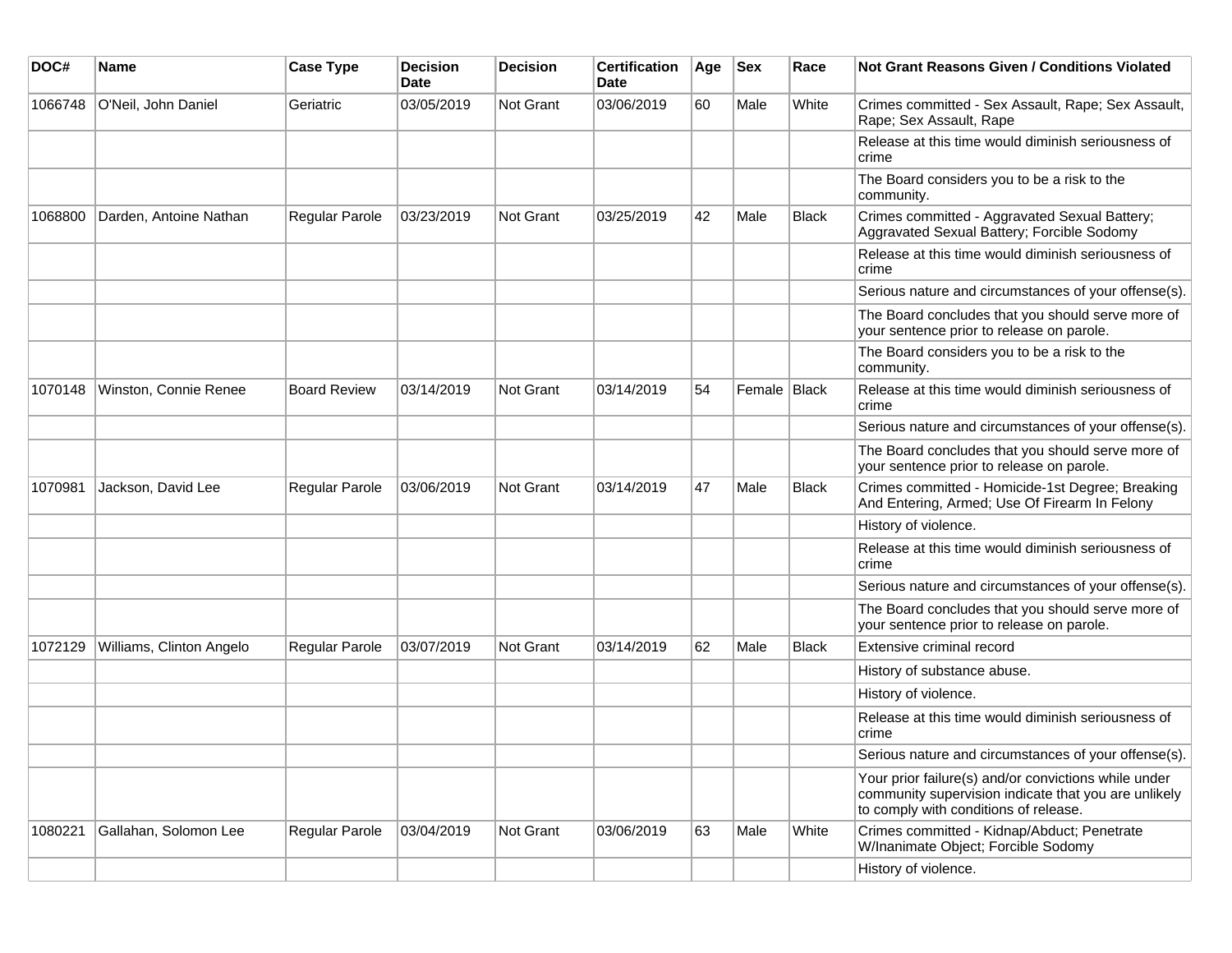| DOC#    | <b>Name</b>             | <b>Case Type</b>      | <b>Decision</b><br><b>Date</b> | <b>Decision</b>  | <b>Certification</b><br><b>Date</b> | Age | <b>Sex</b> | Race         | <b>Not Grant Reasons Given / Conditions Violated</b>                                                                                                  |
|---------|-------------------------|-----------------------|--------------------------------|------------------|-------------------------------------|-----|------------|--------------|-------------------------------------------------------------------------------------------------------------------------------------------------------|
| 1080221 | Gallahan, Solomon Lee   | Regular Parole        | 03/04/2019                     | Not Grant        | 03/06/2019                          | 63  | Male       | White        | Release at this time would diminish seriousness of<br>crime                                                                                           |
|         |                         |                       |                                |                  |                                     |     |            |              | Serious nature and circumstances of your offense(s).                                                                                                  |
|         |                         |                       |                                |                  |                                     |     |            |              | The Board concludes that you should serve more of<br>your sentence prior to release on parole.                                                        |
|         |                         |                       |                                |                  |                                     |     |            |              | The Board considers you to be a risk to the<br>community.                                                                                             |
|         |                         |                       |                                |                  |                                     |     |            |              | Your prior failure(s) and/or convictions while under<br>community supervision indicate that you are unlikely<br>to comply with conditions of release. |
| 1080907 | Accordino, William Juan | Regular Parole        | 03/12/2019                     | Not Grant        | 03/15/2019                          | 48  | Male       | White        | No Interest in Parole                                                                                                                                 |
| 1081958 | Carver, Leslie Eugene   | Regular Parole        | 03/20/2019                     | <b>Not Grant</b> | 03/22/2019                          | 57  | Male       | White        | Extensive criminal record                                                                                                                             |
|         |                         |                       |                                |                  |                                     |     |            |              | History of substance abuse.                                                                                                                           |
|         |                         |                       |                                |                  |                                     |     |            |              | History of violence.                                                                                                                                  |
|         |                         |                       |                                |                  |                                     |     |            |              | Release at this time would diminish seriousness of<br>crime                                                                                           |
|         |                         |                       |                                |                  |                                     |     |            |              | Serious nature and circumstances of your offense(s).                                                                                                  |
|         |                         |                       |                                |                  |                                     |     |            |              | Your prior failure(s) and/or convictions while under<br>community supervision indicate that you are unlikely<br>to comply with conditions of release. |
| 1084036 | Niblett, Obediah Junior | Geriatric             | 03/04/2019                     | <b>Not Grant</b> | 03/06/2019                          | 65  | Male       | Black        | Crimes committed - Kidnap/Abduct                                                                                                                      |
|         |                         |                       |                                |                  |                                     |     |            |              | Release at this time would diminish seriousness of<br>crime                                                                                           |
|         |                         |                       |                                |                  |                                     |     |            |              | Serious nature and circumstances of your offense(s).                                                                                                  |
|         |                         |                       |                                |                  |                                     |     |            |              | The Board concludes that you should serve more of<br>your sentence prior to release on parole.                                                        |
|         |                         |                       |                                |                  |                                     |     |            |              | The Board considers you to be a risk to the<br>community.                                                                                             |
| 1084902 | De'Marco, La'Marquee A. | <b>Regular Parole</b> | 03/10/2019                     | Not Grant        | 03/14/2019                          | 47  | Male       | <b>Black</b> | Considering your offense and your institutional<br>records, the Board concludes that you should serve<br>more of your sentence before being paroled.  |
|         |                         |                       |                                |                  |                                     |     |            |              | Extensive criminal record                                                                                                                             |
|         |                         |                       |                                |                  |                                     |     |            |              | History of violence.                                                                                                                                  |
|         |                         |                       |                                |                  |                                     |     |            |              | Release at this time would diminish seriousness of<br>crime                                                                                           |
|         |                         |                       |                                |                  |                                     |     |            |              | Serious nature and circumstances of your offense(s).                                                                                                  |
|         |                         |                       |                                |                  |                                     |     |            |              | You need to show a longer period of stable<br>adjustment.                                                                                             |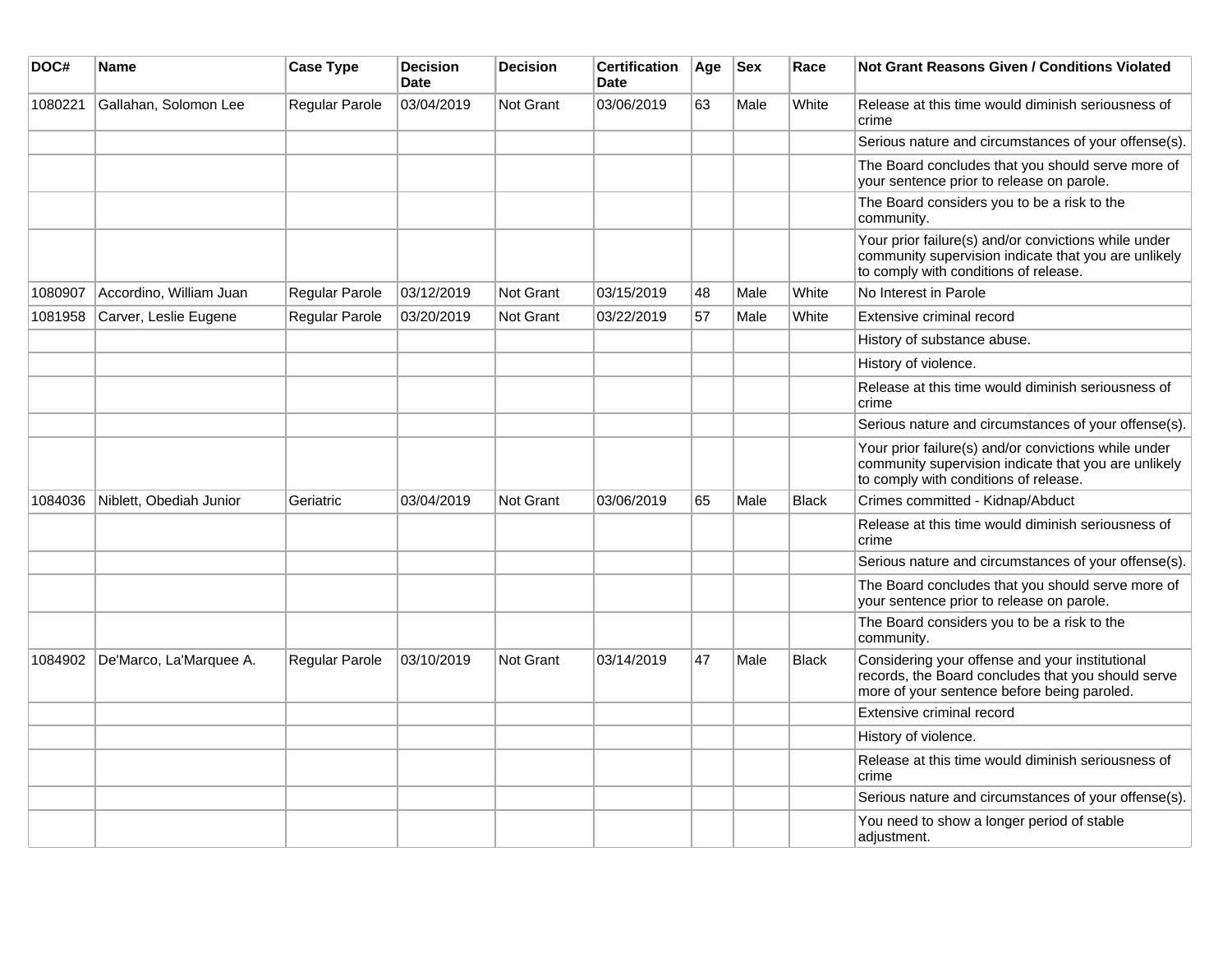| DOC#    | <b>Name</b>             | <b>Case Type</b>      | <b>Decision</b><br>Date | <b>Decision</b> | <b>Certification</b><br>Date | Age | <b>Sex</b> | Race         | Not Grant Reasons Given / Conditions Violated                                                                                                         |
|---------|-------------------------|-----------------------|-------------------------|-----------------|------------------------------|-----|------------|--------------|-------------------------------------------------------------------------------------------------------------------------------------------------------|
| 1084902 | De'Marco, La'Marquee A. | Regular Parole        | 03/10/2019              | Not Grant       | 03/14/2019                   | 47  | Male       | Black        | Your record of institutional infractions indicates a<br>disregard for rules and that you are not ready to<br>conform to society.                      |
| 1085171 | Price, Weldon Theodore  | <b>Regular Parole</b> | 03/24/2019              | Not Grant       | 03/26/2019                   | 50  | Male       | <b>Black</b> | Crimes committed - Sex Assault, Rape; Robbery;<br><b>Malicious Wounding</b>                                                                           |
|         |                         |                       |                         |                 |                              |     |            |              | History of violence.                                                                                                                                  |
|         |                         |                       |                         |                 |                              |     |            |              | Release at this time would diminish seriousness of<br>crime                                                                                           |
|         |                         |                       |                         |                 |                              |     |            |              | Serious nature and circumstances of your offense(s).                                                                                                  |
|         |                         |                       |                         |                 |                              |     |            |              | The Board considers you to be a risk to the<br>community.                                                                                             |
|         |                         |                       |                         |                 |                              |     |            |              | Your prior failure(s) and/or convictions while under<br>community supervision indicate that you are unlikely<br>to comply with conditions of release. |
| 1086372 | Sarver, Clarence David  | Regular Parole        | 03/19/2019              | Not Grant       | 03/20/2019                   | 62  | Male       | White        | Crimes committed - Aggravated Sexual Battery;<br>Aggravated Sexual Battery; Sodomy                                                                    |
|         |                         |                       |                         |                 |                              |     |            |              | Serious nature and circumstances of your offense(s).                                                                                                  |
|         |                         |                       |                         |                 |                              |     |            |              | The Board concludes that you should serve more of<br>your sentence prior to release on parole.                                                        |
| 1087001 | Anderson, Eric          | Regular Parole        | 03/13/2019              | Not Grant       | 03/15/2019                   | 46  | Male       | <b>Black</b> | Crimes committed - Homicide-1st Degree                                                                                                                |
|         |                         |                       |                         |                 |                              |     |            |              | History of violence.                                                                                                                                  |
|         |                         |                       |                         |                 |                              |     |            |              | Release at this time would diminish seriousness of<br>crime                                                                                           |
|         |                         |                       |                         |                 |                              |     |            |              | Serious nature and circumstances of your offense(s).                                                                                                  |
| 1087924 | Corbin, Ricky Allen Sr. | <b>Regular Parole</b> | 03/28/2019              | Not Grant       | 03/29/2019                   | 51  | Male       | White        | Serious nature and circumstances of your offense(s).                                                                                                  |
|         |                         |                       |                         |                 |                              |     |            |              | The Board concludes that you should serve more of<br>your sentence prior to release on parole.                                                        |
|         |                         |                       |                         |                 |                              |     |            |              | Your prior failure(s) and/or convictions while under<br>community supervision indicate that you are unlikely<br>to comply with conditions of release. |
|         |                         |                       |                         |                 |                              |     |            |              | Your record of institutional infractions indicates a<br>disregard for rules and that you are not ready to<br>conform to society.                      |
| 1090175 | Townes, Walter Maurice  | <b>Regular Parole</b> | 03/20/2019              | Not Grant       | 03/21/2019                   | 48  | Male       | <b>Black</b> | Crimes committed - Homicide/Murder;<br>Homicide/Murder; Mayhem/Maiming                                                                                |
|         |                         |                       |                         |                 |                              |     |            |              | Extensive criminal record                                                                                                                             |
|         |                         |                       |                         |                 |                              |     |            |              | History of substance abuse.                                                                                                                           |
|         |                         |                       |                         |                 |                              |     |            |              | History of violence.                                                                                                                                  |
|         |                         |                       |                         |                 |                              |     |            |              | Release at this time would diminish seriousness of<br>crime                                                                                           |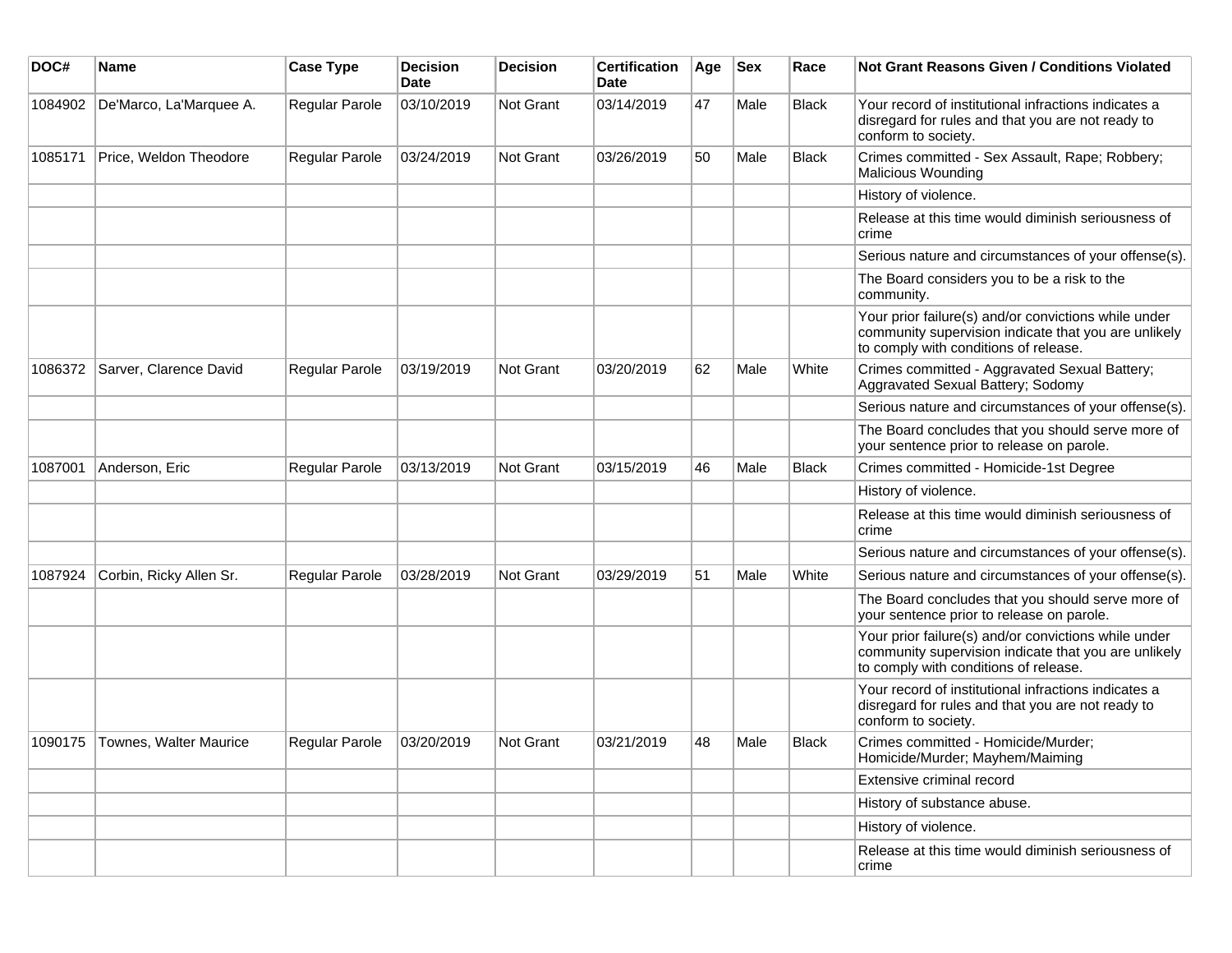| DOC#    | Name                            | <b>Case Type</b>      | <b>Decision</b><br><b>Date</b> | <b>Decision</b>  | <b>Certification</b><br><b>Date</b> | Age | <b>Sex</b> | Race         | <b>Not Grant Reasons Given / Conditions Violated</b>                                                                                                  |
|---------|---------------------------------|-----------------------|--------------------------------|------------------|-------------------------------------|-----|------------|--------------|-------------------------------------------------------------------------------------------------------------------------------------------------------|
| 1090175 | Townes, Walter Maurice          | Regular Parole        | 03/20/2019                     | Not Grant        | 03/21/2019                          | 48  | Male       | <b>Black</b> | Serious nature and circumstances of your offense(s).                                                                                                  |
|         |                                 |                       |                                |                  |                                     |     |            |              | Your prior failure(s) and/or convictions while under<br>community supervision indicate that you are unlikely<br>to comply with conditions of release. |
| 1091810 | Rexrode, Joe Delbert Jr.        | Regular Parole        | 03/08/2019                     | <b>Not Grant</b> | 03/14/2019                          | 58  | Male       | White        | Extensive criminal record                                                                                                                             |
|         |                                 |                       |                                |                  |                                     |     |            |              | Your prior failure(s) and/or convictions while under<br>community supervision indicate that you are unlikely<br>to comply with conditions of release. |
| 1095666 | James, Linwood Thomas Jr.       | Regular Parole        | 03/03/2019                     | <b>Not Grant</b> | 03/04/2019                          | 60  | Male       | Black        | Crimes committed - Kidnap/Abduct; Kidnap/Abduct;<br>Sex Assault, Rape                                                                                 |
|         |                                 |                       |                                |                  |                                     |     |            |              | History of substance abuse.                                                                                                                           |
|         |                                 |                       |                                |                  |                                     |     |            |              | History of violence.                                                                                                                                  |
|         |                                 |                       |                                |                  |                                     |     |            |              | Release at this time would diminish seriousness of<br>crime                                                                                           |
|         |                                 |                       |                                |                  |                                     |     |            |              | Serious nature and circumstances of your offense(s).                                                                                                  |
| 1096074 | Whiting, Roger Darnell          | <b>Regular Parole</b> | 03/26/2019                     | <b>Not Grant</b> | 03/27/2019                          | 58  | Male       | Black        | Conviction of a new crime while incarcerated                                                                                                          |
|         |                                 |                       |                                |                  |                                     |     |            |              | Extensive criminal record                                                                                                                             |
|         |                                 |                       |                                |                  |                                     |     |            |              | History of violence.                                                                                                                                  |
|         |                                 |                       |                                |                  |                                     |     |            |              | Release at this time would diminish seriousness of<br>crime                                                                                           |
|         |                                 |                       |                                |                  |                                     |     |            |              | Serious nature and circumstances of your offense(s).                                                                                                  |
|         |                                 |                       |                                |                  |                                     |     |            |              | The Board considers you to be a risk to the<br>community.                                                                                             |
|         |                                 |                       |                                |                  |                                     |     |            |              | You need to show a longer period of stable<br>adjustment.                                                                                             |
|         |                                 |                       |                                |                  |                                     |     |            |              | Your prior failure(s) and/or convictions while under<br>community supervision indicate that you are unlikely<br>to comply with conditions of release. |
|         |                                 |                       |                                |                  |                                     |     |            |              | Your record of institutional infractions indicates a<br>disregard for rules and that you are not ready to<br>conform to society.                      |
| 1096688 | Cowan, Ronald Lee               | <b>Regular Parole</b> | 03/14/2019                     | <b>Not Grant</b> | 03/15/2019                          | 64  | Male       | <b>Black</b> | Extensive criminal record                                                                                                                             |
|         |                                 |                       |                                |                  |                                     |     |            |              | History of violence.                                                                                                                                  |
|         |                                 |                       |                                |                  |                                     |     |            |              | Release at this time would diminish seriousness of<br>crime                                                                                           |
|         |                                 |                       |                                |                  |                                     |     |            |              | Serious nature and circumstances of your offense(s).                                                                                                  |
|         |                                 |                       |                                |                  |                                     |     |            |              | Your prior failure(s) and/or convictions while under<br>community supervision indicate that you are unlikely<br>to comply with conditions of release. |
|         | 1097285 Lucifere, Cyrus Angeles | Regular Parole        | 03/08/2019                     | Not Grant        | 03/14/2019                          | 55  | Male       | Black        | Extensive criminal record                                                                                                                             |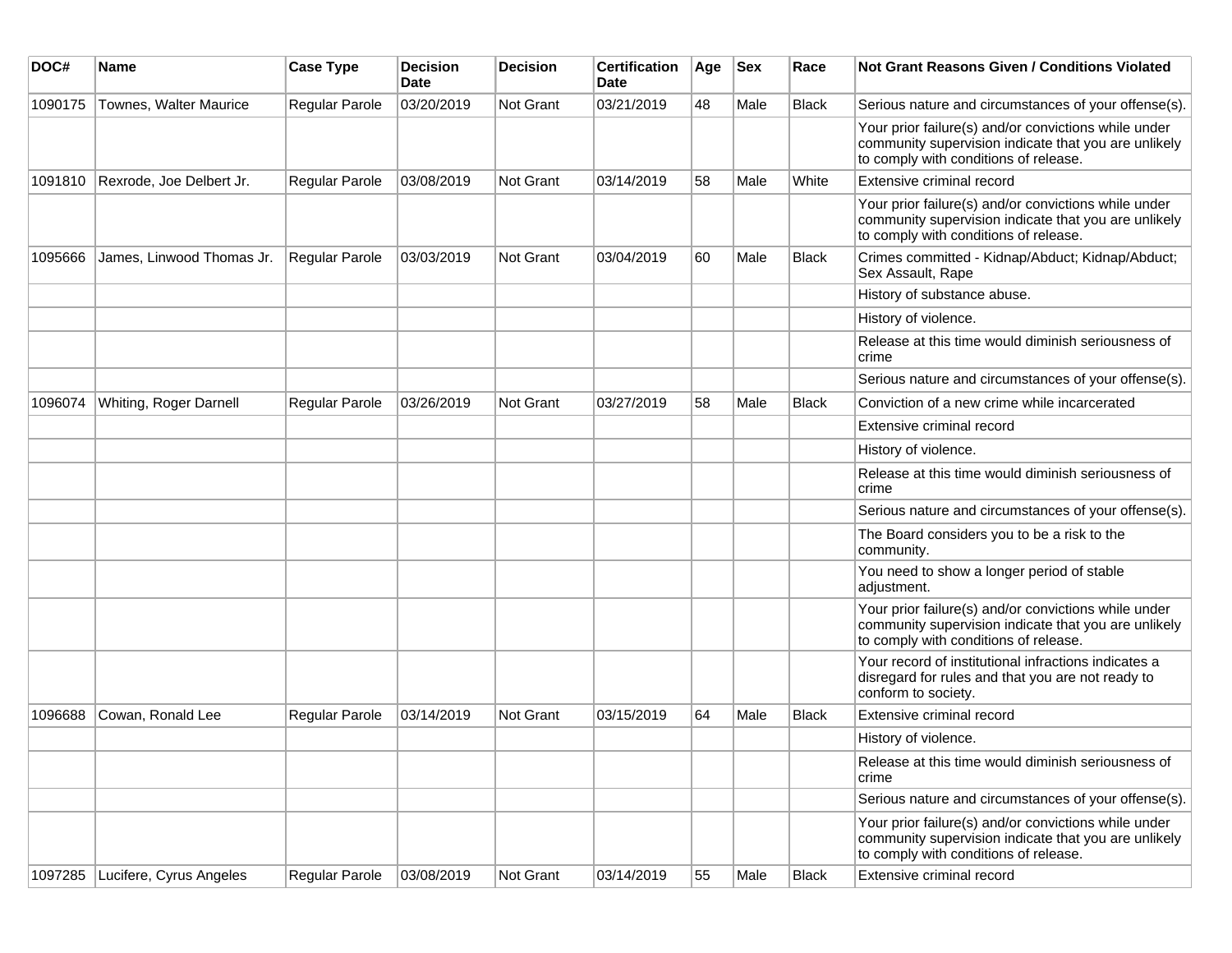| DOC#    | Name                    | <b>Case Type</b>      | <b>Decision</b><br>Date | <b>Decision</b>  | <b>Certification</b><br>Date | Age | <b>Sex</b> | Race         | Not Grant Reasons Given / Conditions Violated                                                                                                         |
|---------|-------------------------|-----------------------|-------------------------|------------------|------------------------------|-----|------------|--------------|-------------------------------------------------------------------------------------------------------------------------------------------------------|
| 1097285 | Lucifere, Cyrus Angeles | Regular Parole        | 03/08/2019              | Not Grant        | 03/14/2019                   | 55  | Male       | <b>Black</b> | Release at this time would diminish seriousness of<br>crime                                                                                           |
|         |                         |                       |                         |                  |                              |     |            |              | Serious nature and circumstances of your offense(s).                                                                                                  |
| 1097692 | Carmon, Edward Earl Jr. | <b>Regular Parole</b> | 03/25/2019              | Not Grant        | 03/27/2019                   | 49  | Male       | <b>Black</b> | Crimes committed - Homicide-Attempted; Malicious<br>Wounding; Malicious Wounding                                                                      |
|         |                         |                       |                         |                  |                              |     |            |              | History of violence.                                                                                                                                  |
|         |                         |                       |                         |                  |                              |     |            |              | The Board considers you to be a risk to the<br>community.                                                                                             |
| 1098248 | Deloatch, Mark Curtis   | <b>Regular Parole</b> | 03/19/2019              | Not Grant        | 03/21/2019                   | 61  | Male       | <b>Black</b> | Poor institutional adjustment (for example,<br>motivation/attitude, unfavorable reports, lack of<br>program involvement, etc.)                        |
|         |                         |                       |                         |                  |                              |     |            |              | Release at this time would diminish seriousness of<br>crime                                                                                           |
|         |                         |                       |                         |                  |                              |     |            |              | Serious nature and circumstances of your offense(s).                                                                                                  |
|         |                         |                       |                         |                  |                              |     |            |              | The Board considers you to be a risk to the<br>community.                                                                                             |
|         |                         |                       |                         |                  |                              |     |            |              | You need to show a longer period of stable<br>adjustment.                                                                                             |
| 1099586 | Farish, Raymond Eugene  | Regular Parole        | 03/18/2019              | Not Grant        | 03/19/2019                   | 59  | Male       | White        | Crimes committed - Sex Assault, Rape; Sodomy;<br>Parole Violation                                                                                     |
|         |                         |                       |                         |                  |                              |     |            |              | The Board considers you to be a risk to the<br>community.                                                                                             |
|         |                         |                       |                         |                  |                              |     |            |              | You need to show a longer period of stable<br>adjustment.                                                                                             |
|         |                         |                       |                         |                  |                              |     |            |              | Your prior failure(s) and/or convictions while under<br>community supervision indicate that you are unlikely<br>to comply with conditions of release. |
| 1103093 | Holliday, Rico Frederic | Regular Parole        | 03/16/2019              | <b>Not Grant</b> | 03/18/2019                   | 64  | Male       | <b>Black</b> | Considering your offense and your institutional<br>records, the Board concludes that you should serve<br>more of your sentence before being paroled.  |
|         |                         |                       |                         |                  |                              |     |            |              | Crimes committed - Robbery; Robbery; Robbery                                                                                                          |
|         |                         |                       |                         |                  |                              |     |            |              | Extensive criminal record                                                                                                                             |
|         |                         |                       |                         |                  |                              |     |            |              | Poor institutional adjustment (for example,<br>motivation/attitude, unfavorable reports, lack of<br>program involvement, etc.)                        |
|         |                         |                       |                         |                  |                              |     |            |              | Release at this time would diminish seriousness of<br>crime                                                                                           |
| 1111663 | Cruz, Martin Santos     | Regular Parole        | 03/19/2019              | Not Grant        | 03/21/2019                   | 55  | Male       | White        | Crimes committed - Sex Assault, Rape; Statutory<br>Burglary; Statutory Burglary                                                                       |
|         |                         |                       |                         |                  |                              |     |            |              | History of violence.                                                                                                                                  |
|         |                         |                       |                         |                  |                              |     |            |              | Release at this time would diminish seriousness of<br>crime                                                                                           |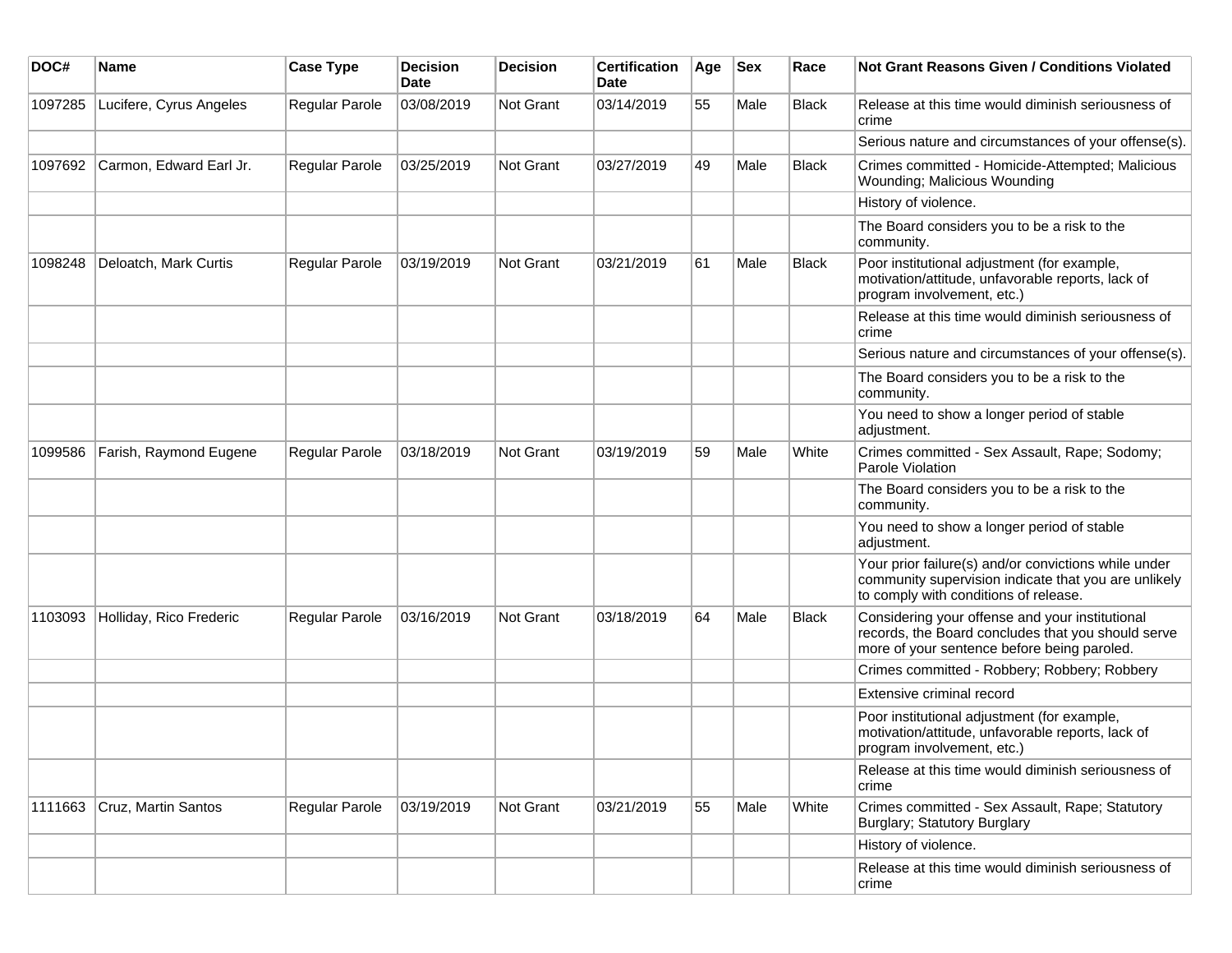| DOC#    | <b>Name</b>            | <b>Case Type</b>    | <b>Decision</b><br><b>Date</b> | <b>Decision</b>  | <b>Certification</b><br><b>Date</b> | Age | <b>Sex</b> | Race         | <b>Not Grant Reasons Given / Conditions Violated</b>                                                                                                        |
|---------|------------------------|---------------------|--------------------------------|------------------|-------------------------------------|-----|------------|--------------|-------------------------------------------------------------------------------------------------------------------------------------------------------------|
| 1111663 | Cruz, Martin Santos    | Regular Parole      | 03/19/2019                     | <b>Not Grant</b> | 03/21/2019                          | 55  | Male       | White        | Serious nature and circumstances of your offense(s).                                                                                                        |
|         |                        |                     |                                |                  |                                     |     |            |              | The Board considers you to be a risk to the<br>community.                                                                                                   |
| 1114711 | Spragley, Michael W    | <b>Board Review</b> | 03/26/2019                     | Not Grant        | 03/27/2019                          | 43  | Male       | <b>Black</b> | Crimes committed - Homicide-1st Degree; Use Of<br>Firearm In Felony                                                                                         |
|         |                        |                     |                                |                  |                                     |     |            |              | History of violence.                                                                                                                                        |
|         |                        |                     |                                |                  |                                     |     |            |              | Release at this time would diminish seriousness of<br>crime                                                                                                 |
|         |                        |                     |                                |                  |                                     |     |            |              | Serious nature and circumstances of your offense(s).                                                                                                        |
|         |                        |                     |                                |                  |                                     |     |            |              | You need further participation in institutional work<br>and/or educational programs to indicate your positive<br>progression towards re-entry into society. |
|         |                        |                     |                                |                  |                                     |     |            |              | You need to show a longer period of stable<br>adjustment.                                                                                                   |
|         |                        |                     |                                |                  |                                     |     |            |              | Your record of institutional infractions indicates a<br>disregard for rules and that you are not ready to<br>conform to society.                            |
| 1116462 | Patterson, Larry Edwin | Regular Parole      | 03/05/2019                     | Not Grant        | 03/06/2019                          | 62  | Male       | <b>Black</b> | Crimes committed - Abduct-No Ransom Or Asslt:<br>Sex Assault, Rape; Sex Assault, Rape                                                                       |
|         |                        |                     |                                |                  |                                     |     |            |              | Extensive criminal record                                                                                                                                   |
|         |                        |                     |                                |                  |                                     |     |            |              | Release at this time would diminish seriousness of<br>crime                                                                                                 |
|         |                        |                     |                                |                  |                                     |     |            |              | Serious nature and circumstances of your offense(s).                                                                                                        |
|         |                        |                     |                                |                  |                                     |     |            |              | The Board concludes that you should serve more of<br>your sentence prior to release on parole.                                                              |
|         |                        |                     |                                |                  |                                     |     |            |              | The Board considers you to be a risk to the<br>community.                                                                                                   |
| 1118233 | Redinger, John A       | Regular Parole      | 03/11/2019                     | Not Grant        | 03/14/2019                          | 67  | Male       | White        | Crimes committed - Homicide-1st Degree; Larc-<br>Grand                                                                                                      |
|         |                        |                     |                                |                  |                                     |     |            |              | History of violence.                                                                                                                                        |
|         |                        |                     |                                |                  |                                     |     |            |              | Release at this time would diminish seriousness of<br>crime                                                                                                 |
|         |                        |                     |                                |                  |                                     |     |            |              | Serious nature and circumstances of your offense(s).                                                                                                        |
| 1119131 | Leggett, Gary          | Regular Parole      | 03/05/2019                     | Not Grant        | 03/06/2019                          | 45  | Male       | <b>Black</b> | Release at this time would diminish seriousness of<br>crime                                                                                                 |
|         |                        |                     |                                |                  |                                     |     |            |              | The Board concludes that you should serve more of<br>your sentence prior to release on parole.                                                              |
|         |                        |                     |                                |                  |                                     |     |            |              | The Board considers you to be a risk to the<br>community.                                                                                                   |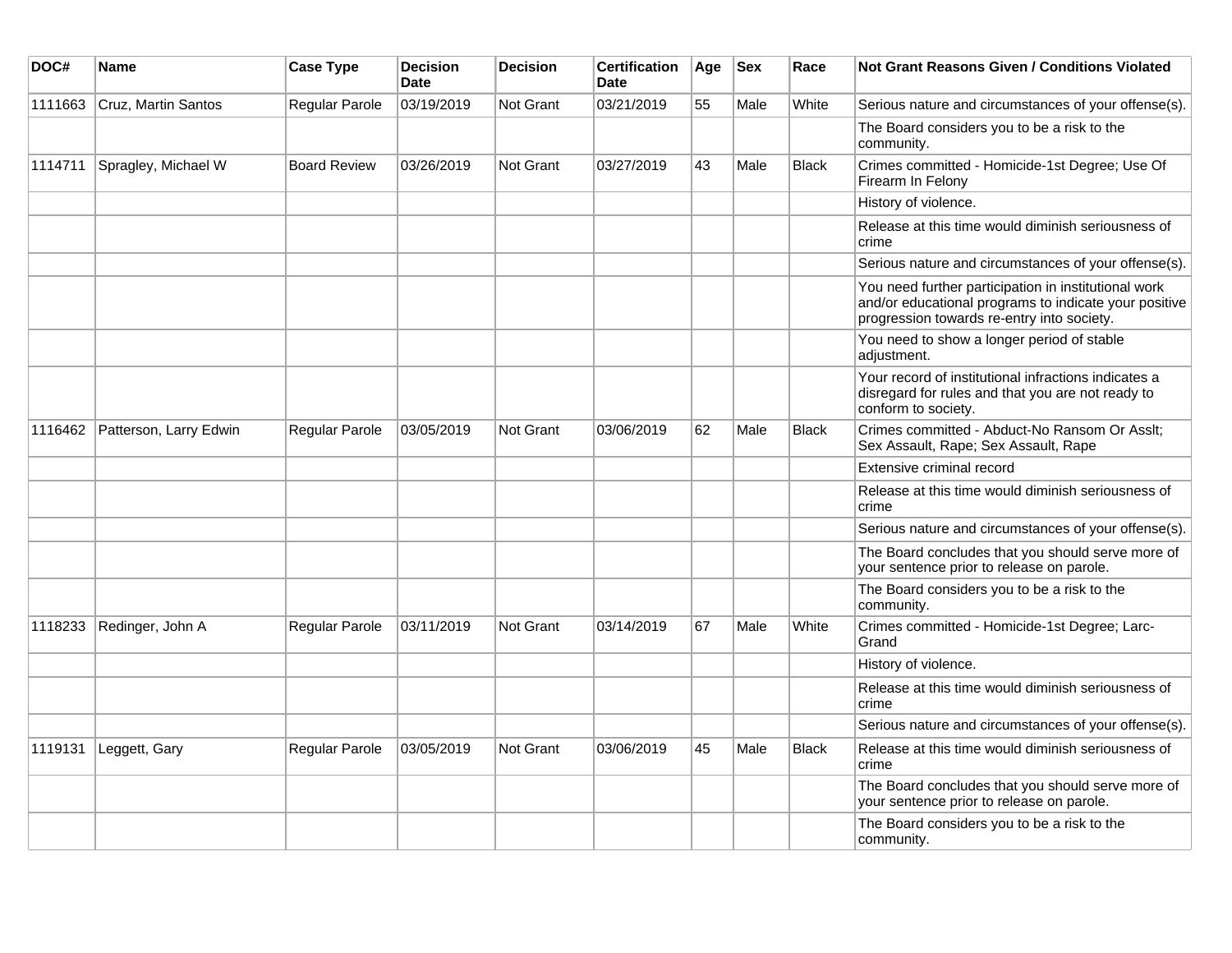| DOC#    | Name                   | <b>Case Type</b>      | <b>Decision</b><br>Date | <b>Decision</b>  | <b>Certification</b><br>Date | Age | <b>Sex</b>   | Race  | <b>Not Grant Reasons Given / Conditions Violated</b>                                                                                                 |
|---------|------------------------|-----------------------|-------------------------|------------------|------------------------------|-----|--------------|-------|------------------------------------------------------------------------------------------------------------------------------------------------------|
| 1119131 | Leggett, Gary          | Regular Parole        | 03/05/2019              | Not Grant        | 03/06/2019                   | 45  | Male         | Black | Your record of institutional infractions indicates a<br>disregard for rules and that you are not ready to<br>conform to society.                     |
| 1120974 | Gowen, Betty Martin    | <b>Board Review</b>   | 03/18/2019              | <b>Not Grant</b> | 03/19/2019                   | 74  | Female White |       | Crimes committed - Homicide-1st Degree; Use Of<br>Firearm In Felony                                                                                  |
|         |                        |                       |                         |                  |                              |     |              |       | Release at this time would diminish seriousness of<br>crime                                                                                          |
|         |                        |                       |                         |                  |                              |     |              |       | Serious nature and circumstances of your offense(s).                                                                                                 |
| 1124846 | Jeffries, Walter Frank | <b>Regular Parole</b> | 03/05/2019              | <b>Not Grant</b> | 03/06/2019                   | 54  | Male         | White | Conviction of a new crime while incarcerated                                                                                                         |
|         |                        |                       |                         |                  |                              |     |              |       | Extensive criminal record                                                                                                                            |
|         |                        |                       |                         |                  |                              |     |              |       | History of violence.                                                                                                                                 |
|         |                        |                       |                         |                  |                              |     |              |       | Release at this time would diminish seriousness of<br>crime                                                                                          |
|         |                        |                       |                         |                  |                              |     |              |       | The Board concludes that you should serve more of<br>your sentence prior to release on parole.                                                       |
|         |                        |                       |                         |                  |                              |     |              |       | The Board considers you to be a risk to the<br>community.                                                                                            |
|         |                        |                       |                         |                  |                              |     |              |       | You need to show a longer period of stable<br>adjustment.                                                                                            |
| 1125202 | Todd, John Randall     | Regular Parole        | 03/18/2019              | Not Grant        | 03/19/2019                   | 53  | Male         | White | Considering your offense and your institutional<br>records, the Board concludes that you should serve<br>more of your sentence before being paroled. |
|         |                        |                       |                         |                  |                              |     |              |       | Crimes committed - Arson; Arson; Breaking And<br>Entering                                                                                            |
|         |                        |                       |                         |                  |                              |     |              |       | Serious nature and circumstances of your offense(s).                                                                                                 |
|         |                        |                       |                         |                  |                              |     |              |       | You need to show a longer period of stable<br>adjustment.                                                                                            |
| 1126686 | Smith, Leon P          | <b>Regular Parole</b> | 03/15/2019              | Not Grant        | 03/18/2019                   | 49  | Male         | Black | Crimes committed - Homicide-1st Degree; Abduct-<br>No Ransom Or Asslt; Aggravated Sexual Battery                                                     |
|         |                        |                       |                         |                  |                              |     |              |       | History of violence.                                                                                                                                 |
|         |                        |                       |                         |                  |                              |     |              |       | Release at this time would diminish seriousness of<br>crime                                                                                          |
|         |                        |                       |                         |                  |                              |     |              |       | Serious nature and circumstances of your offense(s).                                                                                                 |
|         |                        |                       |                         |                  |                              |     |              |       | The Board concludes that you should serve more of<br>your sentence prior to release on parole.                                                       |
|         |                        |                       |                         |                  |                              |     |              |       | The Board considers you to be a risk to the<br>community.                                                                                            |
| 1127054 | Wyrick, Howard Wayne   | Regular Parole        | 03/28/2019              | Not Grant        | 03/29/2019                   | 56  | Male         | White | Crimes committed - Sex Assault, Rape; Forcible<br>Sodomy; Forcible Sodomy                                                                            |
|         |                        |                       |                         |                  |                              |     |              |       | Serious nature and circumstances of your offense(s).                                                                                                 |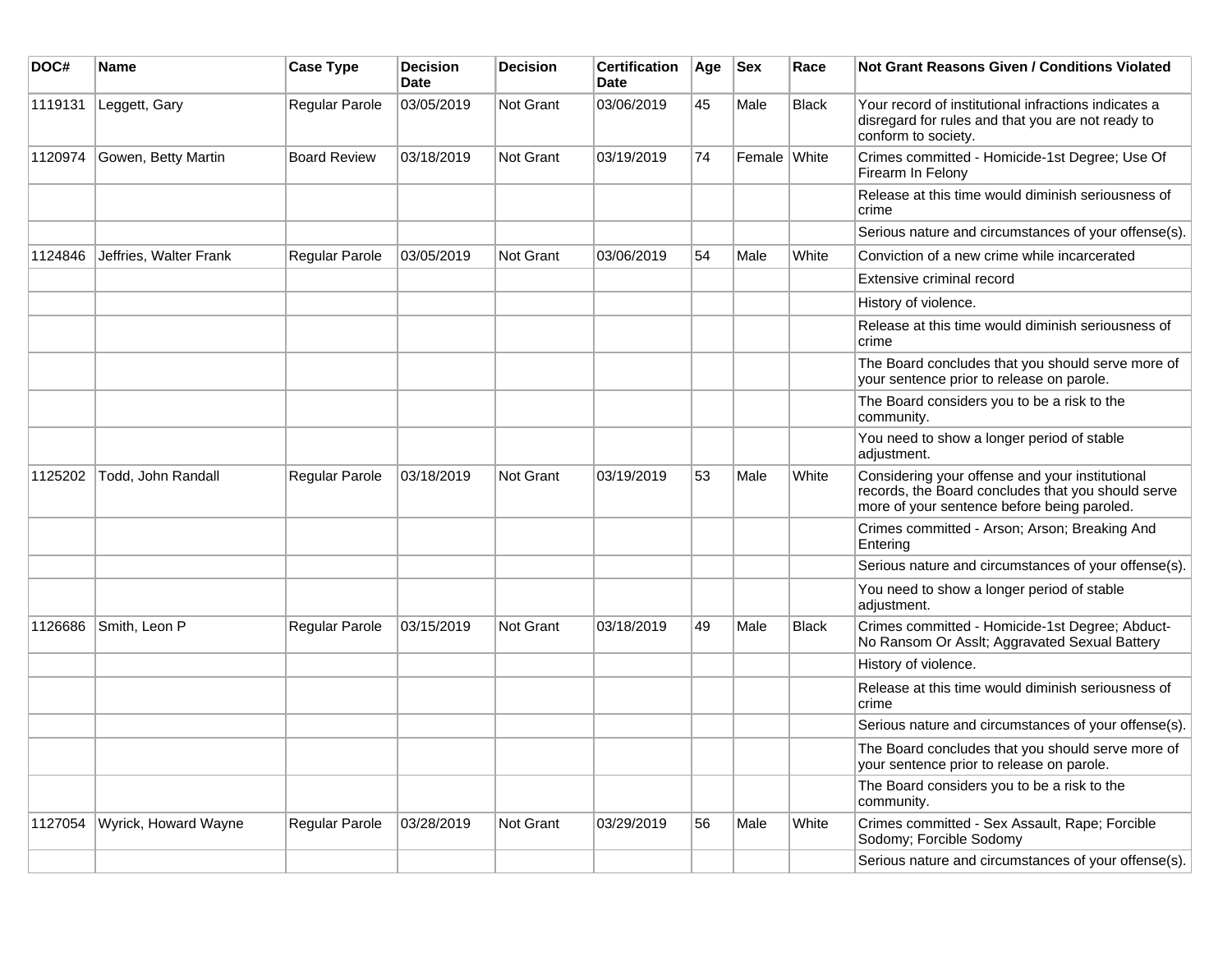| DOC#    | Name                  | <b>Case Type</b>      | <b>Decision</b><br><b>Date</b> | <b>Decision</b>  | <b>Certification</b><br><b>Date</b> | Age | <b>Sex</b> | Race         | <b>Not Grant Reasons Given / Conditions Violated</b>                                                                                                  |
|---------|-----------------------|-----------------------|--------------------------------|------------------|-------------------------------------|-----|------------|--------------|-------------------------------------------------------------------------------------------------------------------------------------------------------|
| 1127869 | Miles, Ali Shabeazz   | Regular Parole        | 03/24/2019                     | Not Grant        | 03/26/2019                          | 48  | Male       | <b>Black</b> | Conviction of a new crime while incarcerated                                                                                                          |
|         |                       |                       |                                |                  |                                     |     |            |              | History of violence.                                                                                                                                  |
|         |                       |                       |                                |                  |                                     |     |            |              | Release at this time would diminish seriousness of<br>crime                                                                                           |
|         |                       |                       |                                |                  |                                     |     |            |              | Serious nature and circumstances of your offense(s).                                                                                                  |
| 1131482 | Hooper, Craig Aaron   | <b>Regular Parole</b> | 03/13/2019                     | Not Grant        | 03/15/2019                          | 59  | Male       | White        | Extensive criminal record                                                                                                                             |
|         |                       |                       |                                |                  |                                     |     |            |              | History of substance abuse.                                                                                                                           |
|         |                       |                       |                                |                  |                                     |     |            |              | History of violence.                                                                                                                                  |
|         |                       |                       |                                |                  |                                     |     |            |              | Release at this time would diminish seriousness of<br>crime                                                                                           |
|         |                       |                       |                                |                  |                                     |     |            |              | The Board concludes that you should serve more of<br>your sentence prior to release on parole.                                                        |
|         |                       |                       |                                |                  |                                     |     |            |              | You need to show a longer period of stable<br>adjustment.                                                                                             |
|         |                       |                       |                                |                  |                                     |     |            |              | Your prior failure(s) and/or convictions while under<br>community supervision indicate that you are unlikely<br>to comply with conditions of release. |
| 1131916 | Davis, Roger Kyle     | Geriatric             | 03/15/2019                     | Not Grant        | 03/15/2019                          | 66  | Male       | <b>Black</b> | Extensive criminal record                                                                                                                             |
|         |                       |                       |                                |                  |                                     |     |            |              | Release at this time would diminish seriousness of<br>crime                                                                                           |
|         |                       |                       |                                |                  |                                     |     |            |              | Serious nature and circumstances of your offense(s).                                                                                                  |
|         |                       |                       |                                |                  |                                     |     |            |              | The Board concludes that you should serve more of<br>your sentence prior to release on parole.                                                        |
|         |                       |                       |                                |                  |                                     |     |            |              | Your prior failure(s) and/or convictions while under<br>community supervision indicate that you are unlikely<br>to comply with conditions of release. |
| 1132893 | Nappier, Michael      | Geriatric             | 03/15/2019                     | <b>Not Grant</b> | 03/18/2019                          | 76  | Male       | White        | Considering your offense and your institutional<br>records, the Board concludes that you should serve<br>more of your sentence before being paroled.  |
|         |                       |                       |                                |                  |                                     |     |            |              | Crimes committed - Kidnap/Abduct; Kidnap/Abduct;<br>Kidnap/Abduct                                                                                     |
|         |                       |                       |                                |                  |                                     |     |            |              | Extensive criminal record                                                                                                                             |
|         |                       |                       |                                |                  |                                     |     |            |              | History of violence.                                                                                                                                  |
|         |                       |                       |                                |                  |                                     |     |            |              | Serious nature and circumstances of your offense(s).                                                                                                  |
| 1135322 | Davenport, James Alan | Geriatric             | 03/04/2019                     | Not Grant        | 03/06/2019                          | 63  | Male       | White        | Crimes committed - Forcible Sodomy; Forcible<br>Sodomy; Forcible Sodomy                                                                               |
|         |                       |                       |                                |                  |                                     |     |            |              | Release at this time would diminish seriousness of<br>crime                                                                                           |
|         |                       |                       |                                |                  |                                     |     |            |              | Serious nature and circumstances of your offense(s).                                                                                                  |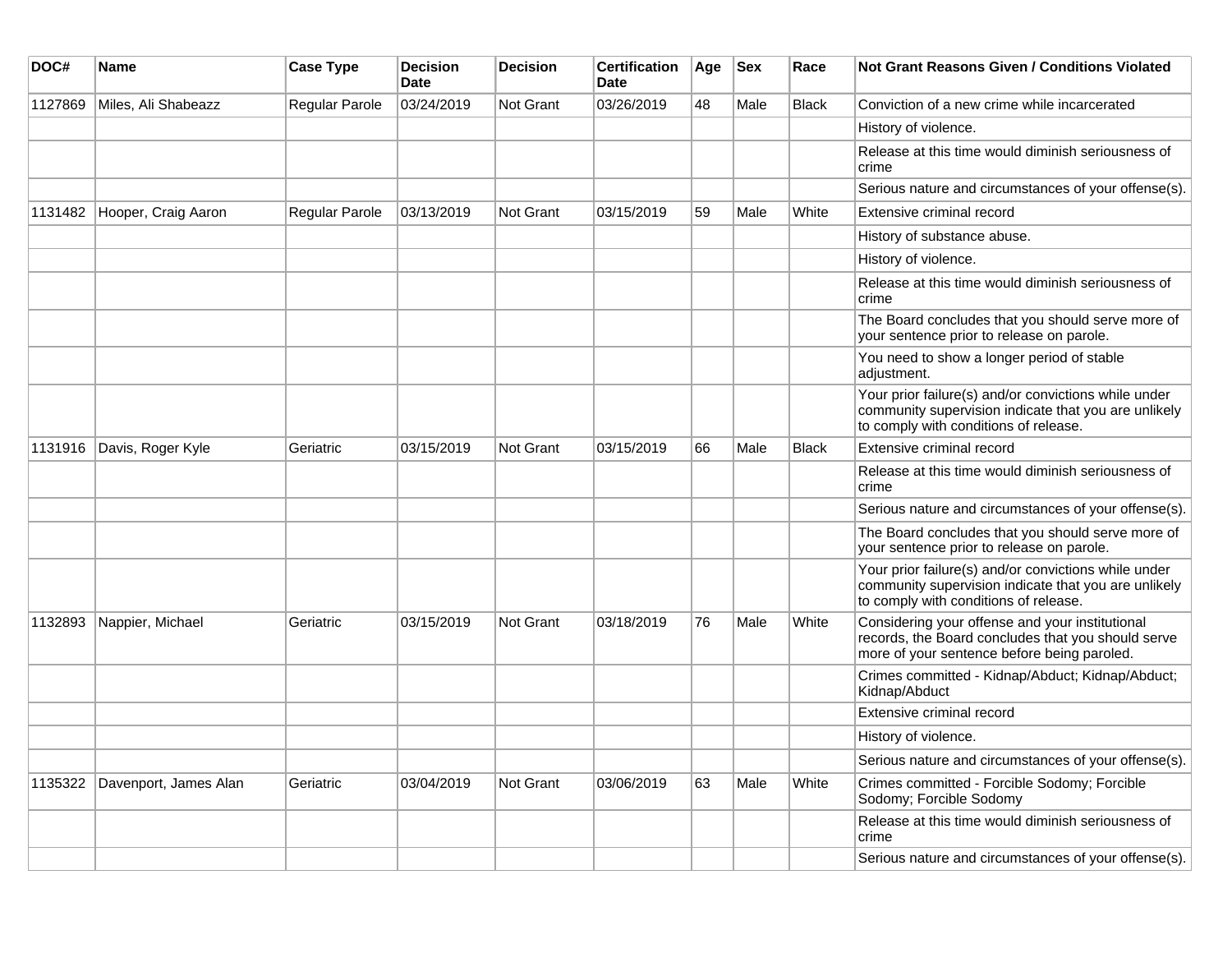| DOC#    | <b>Name</b>                | <b>Case Type</b> | <b>Decision</b><br><b>Date</b> | Decision  | <b>Certification</b><br><b>Date</b> | Age | <b>Sex</b> | Race         | <b>Not Grant Reasons Given / Conditions Violated</b>                                                                           |
|---------|----------------------------|------------------|--------------------------------|-----------|-------------------------------------|-----|------------|--------------|--------------------------------------------------------------------------------------------------------------------------------|
| 1135322 | Davenport, James Alan      | Geriatric        | 03/04/2019                     | Not Grant | 03/06/2019                          | 63  | Male       | White        | The Board concludes that you should serve more of<br>your sentence prior to release on parole.                                 |
| 1136023 | Hill, Christopher Allen    | Regular Parole   | 02/27/2019                     | Not Grant | 03/01/2019                          | 53  | Male       | White        | Crimes committed - Homicide-1st Degree                                                                                         |
|         |                            |                  |                                |           |                                     |     |            |              | Extensive criminal record                                                                                                      |
|         |                            |                  |                                |           |                                     |     |            |              | History of violence.                                                                                                           |
|         |                            |                  |                                |           |                                     |     |            |              | Release at this time would diminish seriousness of<br>crime                                                                    |
|         |                            |                  |                                |           |                                     |     |            |              | Serious nature and circumstances of your offense(s).                                                                           |
|         |                            |                  |                                |           |                                     |     |            |              | The Board considers you to be a risk to the<br>community.                                                                      |
| 1137227 | James, Randy               | Geriatric        | 03/22/2019                     | Not Grant | 03/22/2019                          | 62  | Male       | <b>Black</b> | Extensive criminal record                                                                                                      |
|         |                            |                  |                                |           |                                     |     |            |              | History of substance abuse.                                                                                                    |
|         |                            |                  |                                |           |                                     |     |            |              | History of violence.                                                                                                           |
|         |                            |                  |                                |           |                                     |     |            |              | Release at this time would diminish seriousness of<br>crime                                                                    |
|         |                            |                  |                                |           |                                     |     |            |              | Serious nature and circumstances of your offense(s).                                                                           |
|         |                            |                  |                                |           |                                     |     |            |              | The Board concludes that you should serve more of<br>your sentence prior to release on parole.                                 |
|         |                            |                  |                                |           |                                     |     |            |              | The Board considers you to be a risk to the<br>community.                                                                      |
| 1143596 | Gregory, Gerald Ellis      | Geriatric        | 03/07/2019                     | Not Grant | 03/14/2019                          | 61  | Male       | Black        | Crimes committed - Kidnap/Abduct; Robbery;<br><b>Burglary</b>                                                                  |
|         |                            |                  |                                |           |                                     |     |            |              | Extensive criminal record                                                                                                      |
|         |                            |                  |                                |           |                                     |     |            |              | Poor institutional adjustment (for example,<br>motivation/attitude, unfavorable reports, lack of<br>program involvement, etc.) |
|         |                            |                  |                                |           |                                     |     |            |              | The Board concludes that you should serve more of<br>your sentence prior to release on parole.                                 |
| 1146043 | Wickerham, Mark David      | Regular Parole   | 03/23/2019                     | Not Grant | 03/25/2019                          | 50  | Male       | White        | Crimes committed - Aggravated Sexual Battery:<br>Victim <13 Yrs                                                                |
|         |                            |                  |                                |           |                                     |     |            |              | Release at this time would diminish seriousness of<br>crime                                                                    |
|         |                            |                  |                                |           |                                     |     |            |              | Serious nature and circumstances of your offense(s).                                                                           |
|         |                            |                  |                                |           |                                     |     |            |              | The Board concludes that you should serve more of<br>your sentence prior to release on parole.                                 |
|         |                            |                  |                                |           |                                     |     |            |              | The Board considers you to be a risk to the<br>community.                                                                      |
| 1147519 | Rogers, Isaiach Delano Jr. | Geriatric        | 02/27/2019                     | Not Grant | 03/01/2019                          | 64  | Male       | Black        | Crimes committed - Kidnap/Abduct; Kidnap/Abduct;<br>Kidnap/Abduct                                                              |
|         |                            |                  |                                |           |                                     |     |            |              | History of violence.                                                                                                           |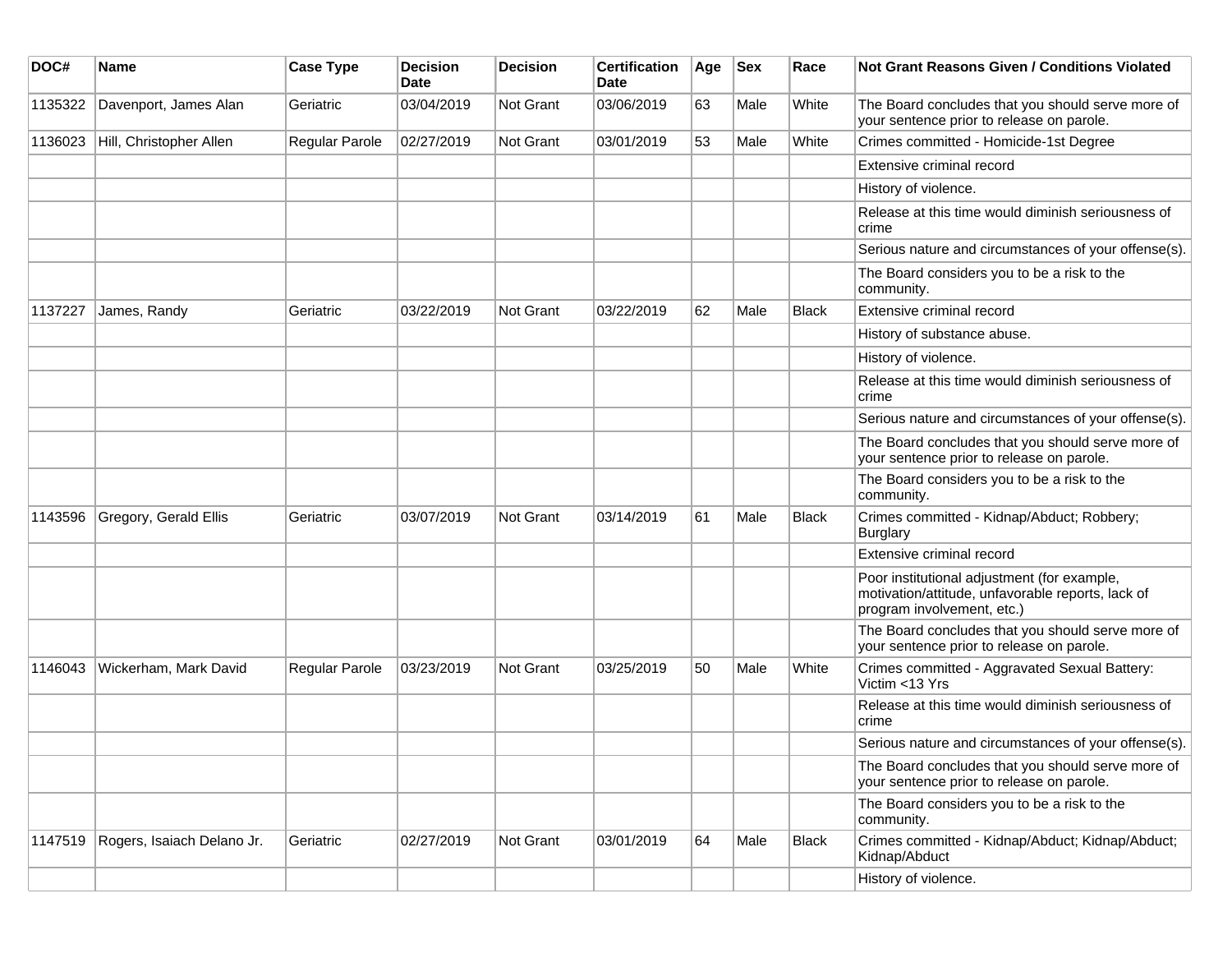| DOC#    | <b>Name</b>                | <b>Case Type</b>      | <b>Decision</b><br><b>Date</b> | <b>Decision</b>  | <b>Certification</b><br><b>Date</b> | Age | $ $ Sex      | Race         | Not Grant Reasons Given / Conditions Violated                                                                                                         |
|---------|----------------------------|-----------------------|--------------------------------|------------------|-------------------------------------|-----|--------------|--------------|-------------------------------------------------------------------------------------------------------------------------------------------------------|
| 1147519 | Rogers, Isaiach Delano Jr. | Geriatric             | 02/27/2019                     | Not Grant        | 03/01/2019                          | 64  | Male         | <b>Black</b> | Release at this time would diminish seriousness of<br>crime                                                                                           |
|         |                            |                       |                                |                  |                                     |     |              |              | Serious nature and circumstances of your offense(s).                                                                                                  |
|         |                            |                       |                                |                  |                                     |     |              |              | The Board concludes that you should serve more of<br>your sentence prior to release on parole.                                                        |
|         |                            |                       |                                |                  |                                     |     |              |              | The Board considers you to be a risk to the<br>community.                                                                                             |
| 1150445 | Harper, Jeanette G         | Regular Parole        | 03/04/2019                     | <b>Not Grant</b> | 03/06/2019                          | 62  | Female White |              | History of violence.                                                                                                                                  |
|         |                            |                       |                                |                  |                                     |     |              |              | Release at this time would diminish seriousness of<br>crime                                                                                           |
|         |                            |                       |                                |                  |                                     |     |              |              | Serious nature and circumstances of your offense(s).                                                                                                  |
|         |                            |                       |                                |                  |                                     |     |              |              | The Board concludes that you should serve more of<br>your sentence prior to release on parole.                                                        |
|         |                            |                       |                                |                  |                                     |     |              |              | The Board considers you to be a risk to the<br>community.                                                                                             |
| 1156050 | Jackson, Paul Francis      | <b>Regular Parole</b> | 03/24/2019                     | <b>Not Grant</b> | 03/26/2019                          | 62  | Male         | White        | History of violence.                                                                                                                                  |
|         |                            |                       |                                |                  |                                     |     |              |              | Serious nature and circumstances of your offense(s).                                                                                                  |
|         |                            |                       |                                |                  |                                     |     |              |              | The Board considers you to be a risk to the<br>community.                                                                                             |
| 1156904 | Addair, Charles Bradley    | Geriatric             | 03/10/2019                     | Not Grant        | 03/14/2019                          | 62  | Male         | White        | History of substance abuse.                                                                                                                           |
|         |                            |                       |                                |                  |                                     |     |              |              | History of violence.                                                                                                                                  |
|         |                            |                       |                                |                  |                                     |     |              |              | Release at this time would diminish seriousness of<br>crime                                                                                           |
|         |                            |                       |                                |                  |                                     |     |              |              | Serious nature and circumstances of your offense(s).                                                                                                  |
|         |                            |                       |                                |                  |                                     |     |              |              | The Board considers you to be a risk to the<br>community.                                                                                             |
| 1159044 | Thomas, Raymond Huston     | Regular Parole        | 03/21/2019                     | Not Grant        | 03/22/2019                          | 63  | Male         | <b>Black</b> | Extensive criminal record                                                                                                                             |
|         |                            |                       |                                |                  |                                     |     |              |              | History of violence.                                                                                                                                  |
|         |                            |                       |                                |                  |                                     |     |              |              | Serious nature and circumstances of your offense(s).                                                                                                  |
|         |                            |                       |                                |                  |                                     |     |              |              | The Board concludes that you should serve more of<br>your sentence prior to release on parole.                                                        |
|         |                            |                       |                                |                  |                                     |     |              |              | The Board considers you to be a risk to the<br>community.                                                                                             |
|         |                            |                       |                                |                  |                                     |     |              |              | Your prior failure(s) and/or convictions while under<br>community supervision indicate that you are unlikely<br>to comply with conditions of release. |
| 1162275 | Grigsby, Rocky             | <b>Regular Parole</b> | 03/19/2019                     | <b>Not Grant</b> | 03/21/2019                          | 56  | Male         | White        | History of violence.                                                                                                                                  |
|         |                            |                       |                                |                  |                                     |     |              |              | Serious nature and circumstances of your offense(s).                                                                                                  |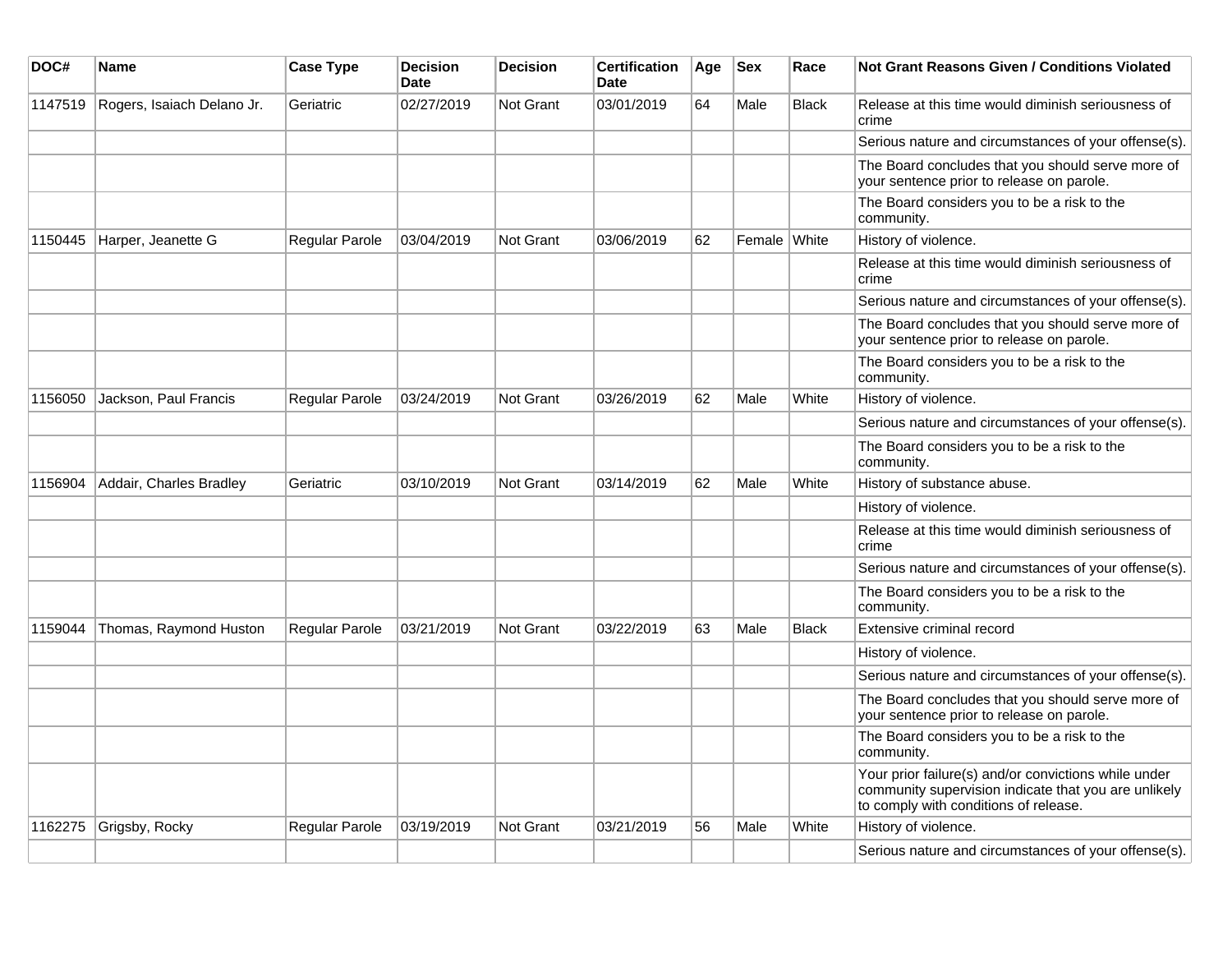| DOC#    | <b>Name</b>            | <b>Case Type</b> | <b>Decision</b><br><b>Date</b> | <b>Decision</b> | <b>Certification</b><br>Date | Age | <b>Sex</b> | Race                            | Not Grant Reasons Given / Conditions Violated                                                                                                         |
|---------|------------------------|------------------|--------------------------------|-----------------|------------------------------|-----|------------|---------------------------------|-------------------------------------------------------------------------------------------------------------------------------------------------------|
| 1162275 | Grigsby, Rocky         | Regular Parole   | 03/19/2019                     | Not Grant       | 03/21/2019                   | 56  | Male       | White                           | The Board concludes that you should serve more of<br>your sentence prior to release on parole.                                                        |
|         |                        |                  |                                |                 |                              |     |            |                                 | Your prior failure(s) and/or convictions while under<br>community supervision indicate that you are unlikely<br>to comply with conditions of release. |
| 1163934 | Forbes, Roger          | Regular Parole   | 02/27/2019                     | Not Grant       | 03/01/2019                   | 52  | Male       | <b>Black</b>                    | Considering your offense and your institutional<br>records, the Board concludes that you should serve<br>more of your sentence before being paroled.  |
|         |                        |                  |                                |                 |                              |     |            |                                 | Crimes committed - Robbery; Robbery; Malicious<br>Wounding                                                                                            |
|         |                        |                  |                                |                 |                              |     |            |                                 | Extensive criminal record                                                                                                                             |
|         |                        |                  |                                |                 |                              |     |            |                                 | History of violence.                                                                                                                                  |
|         |                        |                  |                                |                 |                              |     |            |                                 | Serious nature and circumstances of your offense(s).                                                                                                  |
|         |                        |                  |                                |                 |                              |     |            |                                 | The Board concludes that you should serve more of<br>your sentence prior to release on parole.                                                        |
| 1165160 | Barnes, Bernard        | Regular Parole   | 03/05/2019                     | Not Grant       | 03/06/2019                   | 55  | Male       | <b>Black</b>                    | Crimes committed - Abduct-No Ransom Or Asslt;<br>Sex Assault, Rape; Sex Assault, Rape                                                                 |
|         |                        |                  |                                |                 |                              |     |            |                                 | Release at this time would diminish seriousness of<br>crime                                                                                           |
|         |                        |                  |                                |                 |                              |     |            |                                 | Serious nature and circumstances of your offense(s).                                                                                                  |
|         |                        |                  |                                |                 |                              |     |            |                                 | The Board concludes that you should serve more of<br>your sentence prior to release on parole.                                                        |
| 1165779 | Strong, William R Jr.  | Regular Parole   | 03/26/2019                     | Not Grant       | 03/26/2019                   | 65  | Male       | White                           | Crimes committed - Kidnap/Abduct; Sex Assault,<br>Rape; Unlawful Wound/Bodily Injury                                                                  |
|         |                        |                  |                                |                 |                              |     |            |                                 | Release at this time would diminish seriousness of<br>crime                                                                                           |
|         |                        |                  |                                |                 |                              |     |            |                                 | Serious nature and circumstances of your offense(s).                                                                                                  |
|         |                        |                  |                                |                 |                              |     |            |                                 | The Board concludes that you should serve more of<br>your sentence prior to release on parole.                                                        |
|         |                        |                  |                                |                 |                              |     |            |                                 | The Board considers you to be a risk to the<br>community.                                                                                             |
| 1165820 | Lee, Chon Man          | Regular Parole   | 03/10/2019                     | Not Grant       | 03/14/2019                   | 57  | Male       | Asian or<br>Pacific<br>Islander | Considering your offense and your institutional<br>records, the Board concludes that you should serve<br>more of your sentence before being paroled.  |
|         |                        |                  |                                |                 |                              |     |            |                                 | Crimes committed - Homicide-1st Degree; Malicious<br><b>Wounding: Felonious Injury Corr Employee</b>                                                  |
|         |                        |                  |                                |                 |                              |     |            |                                 | Extensive criminal record                                                                                                                             |
|         |                        |                  |                                |                 |                              |     |            |                                 | Serious nature and circumstances of your offense(s).                                                                                                  |
| 1166700 | Mccray, Clarence Ricky | Geriatric        | 03/04/2019                     | Not Grant       | 03/06/2019                   | 60  | Male       | Black                           | Crimes committed - Robbery; Robbery; Robbery                                                                                                          |
|         |                        |                  |                                |                 |                              |     |            |                                 | Extensive criminal record                                                                                                                             |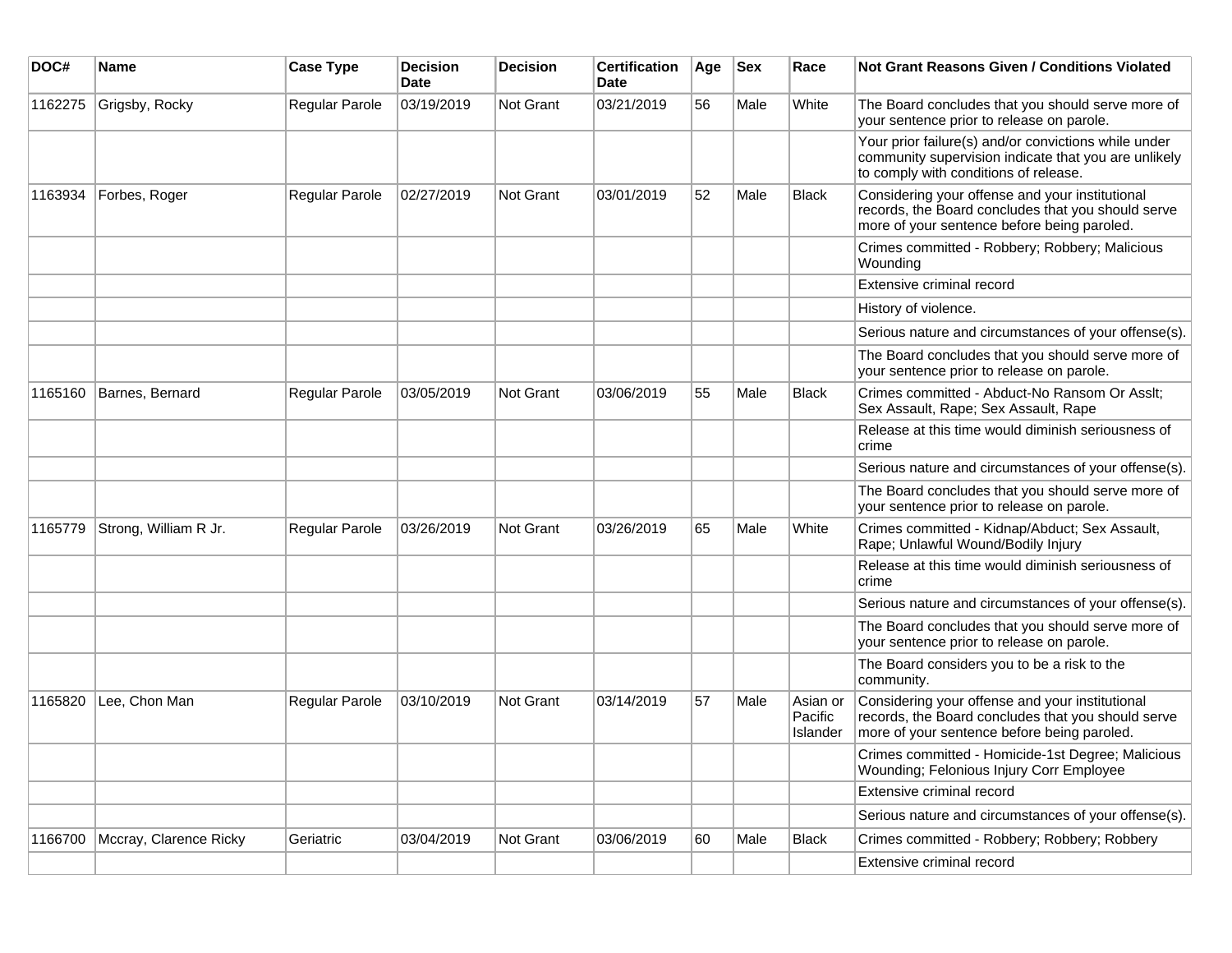| DOC#    | <b>Name</b>               | <b>Case Type</b> | <b>Decision</b><br><b>Date</b> | <b>Decision</b>  | <b>Certification</b><br><b>Date</b> | Age | <b>Sex</b> | Race         | <b>Not Grant Reasons Given / Conditions Violated</b>                                                                                                  |
|---------|---------------------------|------------------|--------------------------------|------------------|-------------------------------------|-----|------------|--------------|-------------------------------------------------------------------------------------------------------------------------------------------------------|
| 1166700 | Mccray, Clarence Ricky    | Geriatric        | 03/04/2019                     | <b>Not Grant</b> | 03/06/2019                          | 60  | Male       | <b>Black</b> | History of substance abuse.                                                                                                                           |
|         |                           |                  |                                |                  |                                     |     |            |              | History of violence.                                                                                                                                  |
|         |                           |                  |                                |                  |                                     |     |            |              | Release at this time would diminish seriousness of<br>crime                                                                                           |
|         |                           |                  |                                |                  |                                     |     |            |              | The Board concludes that you should serve more of<br>your sentence prior to release on parole.                                                        |
|         |                           |                  |                                |                  |                                     |     |            |              | The Board considers you to be a risk to the<br>community.                                                                                             |
|         |                           |                  |                                |                  |                                     |     |            |              | Your prior failure(s) and/or convictions while under<br>community supervision indicate that you are unlikely<br>to comply with conditions of release. |
| 1167089 | Smith, Anthony            | Regular Parole   | 03/26/2019                     | <b>Not Grant</b> | 03/27/2019                          | 54  | Male       | <b>Black</b> | Release at this time would diminish seriousness of<br>crime                                                                                           |
|         |                           |                  |                                |                  |                                     |     |            |              | Serious nature and circumstances of your offense(s).                                                                                                  |
|         |                           |                  |                                |                  |                                     |     |            |              | You need to show a longer period of stable<br>adjustment.                                                                                             |
| 1167709 | Riddick, Bobby            | Regular Parole   | 03/28/2019                     | <b>Not Grant</b> | 03/29/2019                          | 68  | Male       | <b>Black</b> | Crimes committed - Sex Assault, Rape; Sex Assault,<br>Rape; Indecent Liberties                                                                        |
|         |                           |                  |                                |                  |                                     |     |            |              | Release at this time would diminish seriousness of<br>crime                                                                                           |
|         |                           |                  |                                |                  |                                     |     |            |              | Serious nature and circumstances of your offense(s).                                                                                                  |
|         |                           |                  |                                |                  |                                     |     |            |              | The Board concludes that you should serve more of<br>your sentence prior to release on parole.                                                        |
|         |                           |                  |                                |                  |                                     |     |            |              | The Board considers you to be a risk to the<br>community.                                                                                             |
| 1170054 | Daniel, Michael Kenneth   | Regular Parole   | 03/25/2019                     | <b>Not Grant</b> | 03/26/2019                          | 51  | Male       | <b>Black</b> | Considering your offense and your institutional<br>records, the Board concludes that you should serve<br>more of your sentence before being paroled.  |
|         |                           |                  |                                |                  |                                     |     |            |              | Crimes committed - Robbery; Robbery; Robbery                                                                                                          |
|         |                           |                  |                                |                  |                                     |     |            |              | Extensive criminal record                                                                                                                             |
|         |                           |                  |                                |                  |                                     |     |            |              | Your prior failure(s) and/or convictions while under<br>community supervision indicate that you are unlikely<br>to comply with conditions of release. |
| 1172733 | Cameron, Alexander        | Regular Parole   | 03/21/2019                     | <b>Not Grant</b> | 03/22/2019                          | 55  | Male       | <b>Black</b> | Release at this time would diminish seriousness of<br>crime                                                                                           |
|         |                           |                  |                                |                  |                                     |     |            |              | Serious nature and circumstances of your offense(s).                                                                                                  |
|         |                           |                  |                                |                  |                                     |     |            |              | The Board considers you to be a risk to the<br>community.                                                                                             |
| 1173765 | Gilmore, Fedrico Marcellu | Regular Parole   | 03/23/2019                     | <b>Not Grant</b> | 03/25/2019                          | 47  | Male       | <b>Black</b> | Release at this time would diminish seriousness of<br>crime                                                                                           |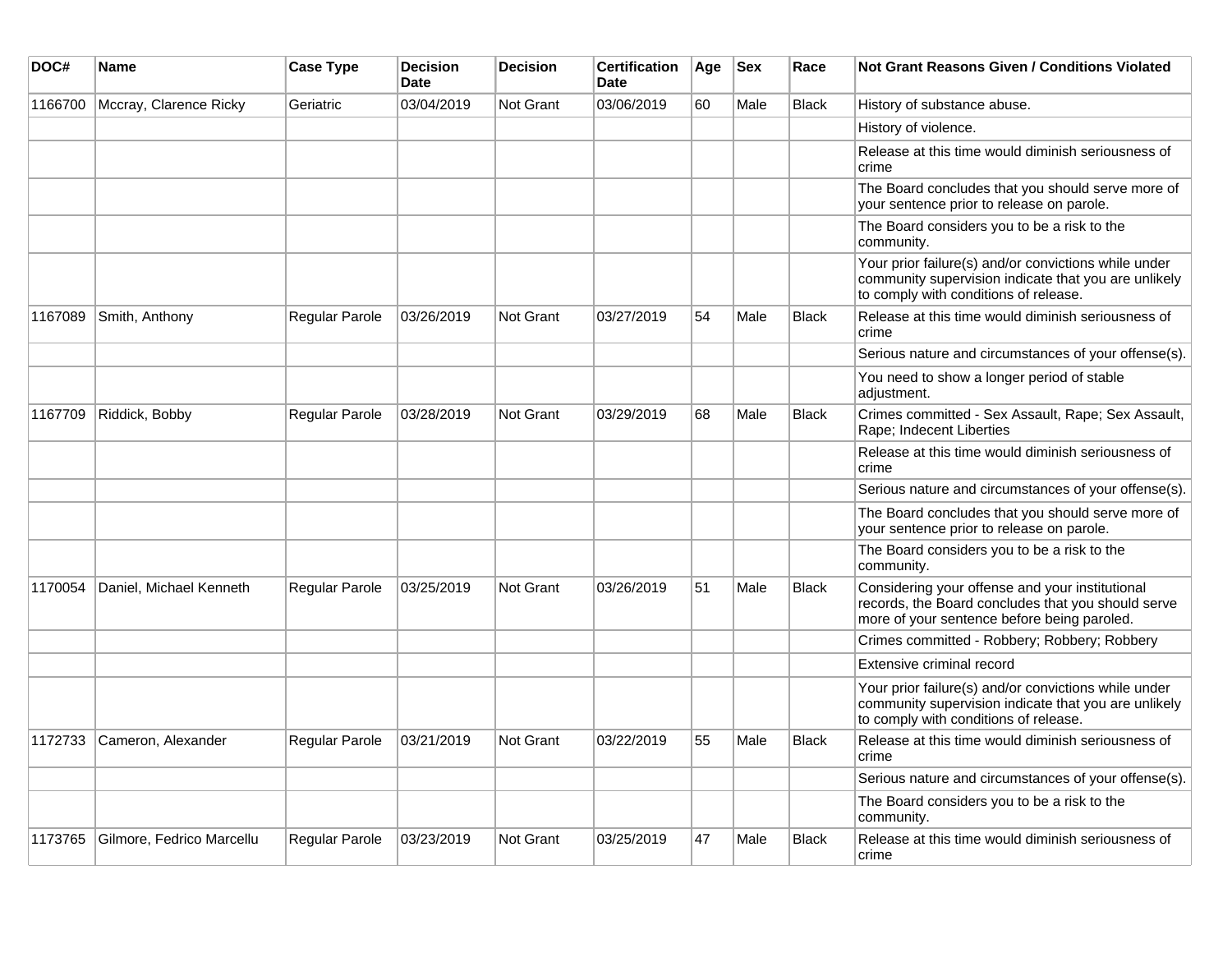| DOC#    | <b>Name</b>                 | <b>Case Type</b> | <b>Decision</b><br><b>Date</b> | <b>Decision</b>  | <b>Certification</b><br>Date | Age | <b>Sex</b> | Race         | Not Grant Reasons Given / Conditions Violated                                                                                                         |
|---------|-----------------------------|------------------|--------------------------------|------------------|------------------------------|-----|------------|--------------|-------------------------------------------------------------------------------------------------------------------------------------------------------|
| 1173765 | Gilmore, Fedrico Marcellu   | Regular Parole   | 03/23/2019                     | Not Grant        | 03/25/2019                   | 47  | Male       | <b>Black</b> | Your prior failure(s) and/or convictions while under<br>community supervision indicate that you are unlikely<br>to comply with conditions of release. |
| 1174104 | Branche, Victor Michael     | Geriatric        | 03/10/2019                     | Not Grant        | 03/14/2019                   | 63  | Male       | Black        | Extensive criminal record                                                                                                                             |
|         |                             |                  |                                |                  |                              |     |            |              | History of substance abuse.                                                                                                                           |
|         |                             |                  |                                |                  |                              |     |            |              | History of violence.                                                                                                                                  |
|         |                             |                  |                                |                  |                              |     |            |              | Release at this time would diminish seriousness of<br>crime                                                                                           |
|         |                             |                  |                                |                  |                              |     |            |              | Serious nature and circumstances of your offense(s).                                                                                                  |
|         |                             |                  |                                |                  |                              |     |            |              | The Board concludes that you should serve more of<br>your sentence prior to release on parole.                                                        |
|         |                             |                  |                                |                  |                              |     |            |              | The Board considers you to be a risk to the<br>community.                                                                                             |
|         |                             |                  |                                |                  |                              |     |            |              | Your prior failure(s) and/or convictions while under<br>community supervision indicate that you are unlikely<br>to comply with conditions of release. |
| 1175585 | Davis, Henry Coon           | Regular Parole   | 03/25/2019                     | <b>Not Grant</b> | 03/26/2019                   | 55  | Male       | White        | Extensive criminal record                                                                                                                             |
|         |                             |                  |                                |                  |                              |     |            |              | History of violence.                                                                                                                                  |
|         |                             |                  |                                |                  |                              |     |            |              | Release at this time would diminish seriousness of<br>crime                                                                                           |
|         |                             |                  |                                |                  |                              |     |            |              | Serious nature and circumstances of your offense(s).                                                                                                  |
|         |                             |                  |                                |                  |                              |     |            |              | The Board concludes that you should serve more of<br>your sentence prior to release on parole.                                                        |
| 1175883 | Hall, Robert Frank          | Geriatric        | 03/15/2019                     | Not Grant        | 03/18/2019                   | 63  | Male       | White        | Crimes committed - Sex Assault, Rape; Sex Assault,<br>Rape; Sex Assault, Rape                                                                         |
|         |                             |                  |                                |                  |                              |     |            |              | Release at this time would diminish seriousness of<br>crime                                                                                           |
|         |                             |                  |                                |                  |                              |     |            |              | Serious nature and circumstances of your offense(s).                                                                                                  |
| 1178025 | Poarch, Ernest Columbus Jr. | Regular Parole   | 03/23/2019                     | Not Grant        | 03/25/2019                   | 74  | Male       | <b>Black</b> | Release at this time would diminish seriousness of<br>crime                                                                                           |
|         |                             |                  |                                |                  |                              |     |            |              | Serious nature and circumstances of your offense(s).                                                                                                  |
|         |                             |                  |                                |                  |                              |     |            |              | The Board concludes that you should serve more of<br>your sentence prior to release on parole.                                                        |
|         |                             |                  |                                |                  |                              |     |            |              | The Board considers you to be a risk to the<br>community.                                                                                             |
| 1179590 | Meredith, Ronald Layne Jr.  | Geriatric        | 03/04/2019                     | Not Grant        | 03/06/2019                   | 65  | Male       | White        | Extensive criminal record                                                                                                                             |
|         |                             |                  |                                |                  |                              |     |            |              | History of violence.                                                                                                                                  |
|         |                             |                  |                                |                  |                              |     |            |              | Release at this time would diminish seriousness of<br>crime                                                                                           |
|         |                             |                  |                                |                  |                              |     |            |              | Serious nature and circumstances of your offense(s).                                                                                                  |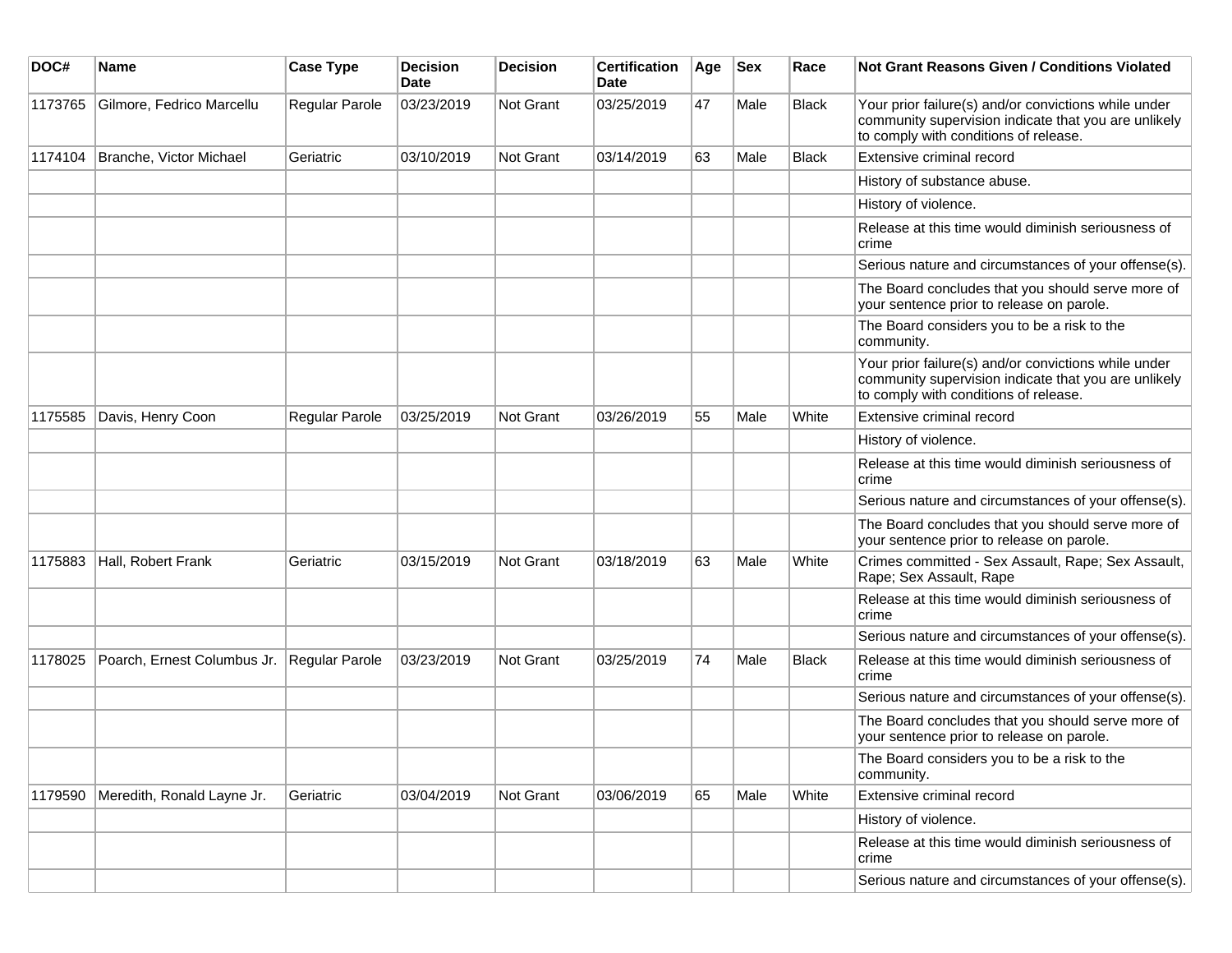| DOC#    | <b>Name</b>                     | <b>Case Type</b> | <b>Decision</b><br><b>Date</b> | Decision  | <b>Certification</b><br>Date | Age | <b>Sex</b> | Race         | Not Grant Reasons Given / Conditions Violated                                                                                                               |
|---------|---------------------------------|------------------|--------------------------------|-----------|------------------------------|-----|------------|--------------|-------------------------------------------------------------------------------------------------------------------------------------------------------------|
| 1179590 | Meredith, Ronald Layne Jr.      | Geriatric        | 03/04/2019                     | Not Grant | 03/06/2019                   | 65  | Male       | White        | The Board concludes that you should serve more of<br>your sentence prior to release on parole.                                                              |
|         |                                 |                  |                                |           |                              |     |            |              | The Board considers you to be a risk to the<br>community.                                                                                                   |
| 1179795 | Eberhardt, Westley D            | Regular Parole   | 03/09/2019                     | Not Grant | 03/14/2019                   | 58  | Male       | <b>Black</b> | Considering your offense and your institutional<br>records, the Board concludes that you should serve<br>more of your sentence before being paroled.        |
|         |                                 |                  |                                |           |                              |     |            |              | Crimes committed - Homicide-1st Degree; Contempt<br>Of Court; Use Of Firearm In Felony                                                                      |
|         |                                 |                  |                                |           |                              |     |            |              | Poor institutional adjustment (for example,<br>motivation/attitude, unfavorable reports, lack of<br>program involvement, etc.)                              |
|         |                                 |                  |                                |           |                              |     |            |              | Serious nature and circumstances of your offense(s).                                                                                                        |
|         |                                 |                  |                                |           |                              |     |            |              | You need to show a longer period of stable<br>adjustment.                                                                                                   |
| 1180063 | Ingram, Jerry L                 | Regular Parole   | 03/23/2019                     | Not Grant | 03/25/2019                   | 52  | Male       | <b>Black</b> | Crimes committed - Robbery; Robbery; Robbery                                                                                                                |
|         |                                 |                  |                                |           |                              |     |            |              | Extensive criminal record                                                                                                                                   |
|         |                                 |                  |                                |           |                              |     |            |              | The Board concludes that you should serve more of<br>your sentence prior to release on parole.                                                              |
|         |                                 |                  |                                |           |                              |     |            |              | You need further participation in institutional work<br>and/or educational programs to indicate your positive<br>progression towards re-entry into society. |
|         |                                 |                  |                                |           |                              |     |            |              | Your prior failure(s) and/or convictions while under<br>community supervision indicate that you are unlikely<br>to comply with conditions of release.       |
| 1181245 | Laws, Keith Richard             | Regular Parole   | 03/19/2019                     | Not Grant | 03/21/2019                   | 70  | Male       | White        | History of violence.                                                                                                                                        |
|         |                                 |                  |                                |           |                              |     |            |              | Serious nature and circumstances of your offense(s).                                                                                                        |
|         |                                 |                  |                                |           |                              |     |            |              | Your prior failure(s) and/or convictions while under<br>community supervision indicate that you are unlikely<br>to comply with conditions of release.       |
| 1184197 | Obremski, Michael Andrew        | Geriatric        | 03/24/2019                     | Not Grant | 03/26/2019                   | 65  | Male       | White        | Crimes committed - Kidnap - Attempted; Kidnap -<br>Attempted; Kidnap - Attempted                                                                            |
|         |                                 |                  |                                |           |                              |     |            |              | The Board considers you to be a risk to the<br>community.                                                                                                   |
|         | 1189662 Harris, Charles Vincent | Regular Parole   | 03/22/2019                     | Not Grant | 03/22/2019                   | 74  | Male       | <b>Black</b> | Crimes committed - Rape: Intercourse W/ Victim <13<br>Yrs                                                                                                   |
|         |                                 |                  |                                |           |                              |     |            |              | Release at this time would diminish seriousness of<br>crime                                                                                                 |
|         |                                 |                  |                                |           |                              |     |            |              | Serious nature and circumstances of your offense(s).                                                                                                        |
| 1441981 | Mann, Earnest McCoy             | Geriatric        | 03/10/2019                     | Not Grant | 03/14/2019                   | 72  | Male       | Black        | Crimes committed - Carnal Know: Of Child 13-14Y:<br>W/O Force; Rape: Intercourse W/ Victim <13 Yrs                                                          |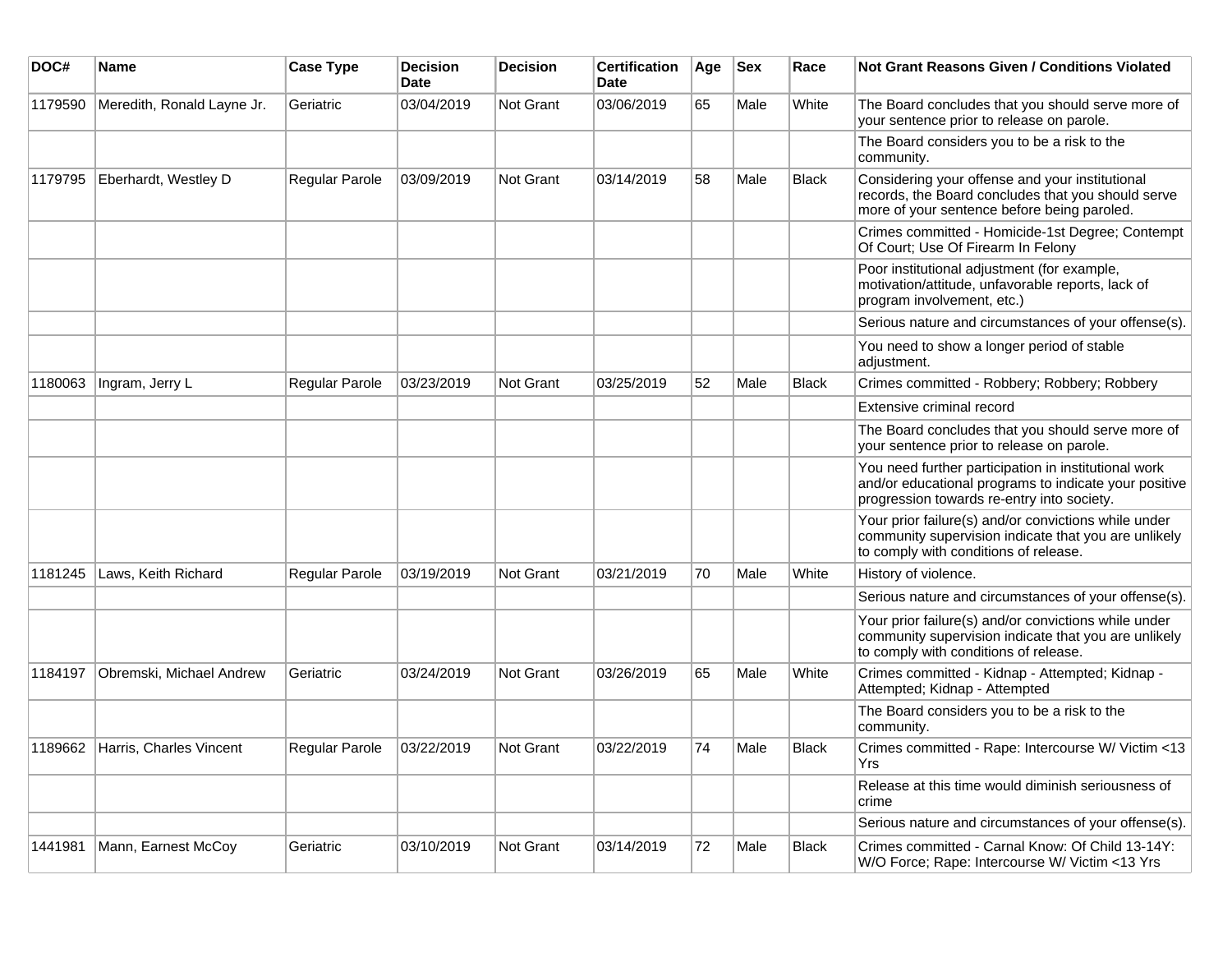| DOC#    | <b>Name</b>                  | <b>Case Type</b> | <b>Decision</b><br><b>Date</b> | <b>Decision</b>  | <b>Certification</b><br><b>Date</b> | Age | <b>Sex</b> | Race                            | <b>Not Grant Reasons Given / Conditions Violated</b>                                                                                                 |
|---------|------------------------------|------------------|--------------------------------|------------------|-------------------------------------|-----|------------|---------------------------------|------------------------------------------------------------------------------------------------------------------------------------------------------|
| 1441981 | Mann, Earnest McCoy          | Geriatric        | 03/10/2019                     | <b>Not Grant</b> | 03/14/2019                          | 72  | Male       | Black                           | Release at this time would diminish seriousness of<br>crime                                                                                          |
|         |                              |                  |                                |                  |                                     |     |            |                                 | Serious nature and circumstances of your offense(s).                                                                                                 |
|         |                              |                  |                                |                  |                                     |     |            |                                 | The Board concludes that you should serve more of<br>your sentence prior to release on parole.                                                       |
|         |                              |                  |                                |                  |                                     |     |            |                                 | The Board considers you to be a risk to the<br>community.                                                                                            |
| 1445005 | Peterson, Henry Donald       | Geriatric        | 03/07/2019                     | Not Grant        | 03/14/2019                          | 67  | Male       | <b>Black</b>                    | Considering your offense and your institutional<br>records, the Board concludes that you should serve<br>more of your sentence before being paroled. |
|         |                              |                  |                                |                  |                                     |     |            |                                 | Crimes committed - Murder: 2nd Degree; Firearm:<br>Use In Commission Of Felony, 1st Off                                                              |
|         |                              |                  |                                |                  |                                     |     |            |                                 | History of substance abuse.                                                                                                                          |
|         |                              |                  |                                |                  |                                     |     |            |                                 | History of violence.                                                                                                                                 |
|         |                              |                  |                                |                  |                                     |     |            |                                 | Release at this time would diminish seriousness of<br>crime                                                                                          |
|         |                              |                  |                                |                  |                                     |     |            |                                 | Serious nature and circumstances of your offense(s).                                                                                                 |
|         |                              |                  |                                |                  |                                     |     |            |                                 | The Board considers you to be a risk to the<br>community.                                                                                            |
| 1456802 | Brown, Douglas Arthur        | Geriatric        | 03/07/2019                     | <b>Not Grant</b> | 03/14/2019                          | 81  | Male       | White                           | Crimes committed - Carnal Know: Of Child 13-14Y:<br>W/O Force; Carnal Know: Of Child 13-14Y: W/O<br>Force; Carnal Know: Of Child 13-14Y: W/O Force   |
|         |                              |                  |                                |                  |                                     |     |            |                                 | History of violence.                                                                                                                                 |
|         |                              |                  |                                |                  |                                     |     |            |                                 | Serious nature and circumstances of your offense(s).                                                                                                 |
|         |                              |                  |                                |                  |                                     |     |            |                                 | The Board considers you to be a risk to the<br>community.                                                                                            |
| 1468323 | Jun, Jung Min                | Geriatric        | 03/25/2019                     | <b>Not Grant</b> | 03/26/2019                          | 65  | Male       | Asian or<br>Pacific<br>Islander | Crimes committed - Murder: 1st Degree                                                                                                                |
|         |                              |                  |                                |                  |                                     |     |            |                                 | History of violence.                                                                                                                                 |
|         |                              |                  |                                |                  |                                     |     |            |                                 | Release at this time would diminish seriousness of<br>crime                                                                                          |
|         |                              |                  |                                |                  |                                     |     |            |                                 | Serious nature and circumstances of your offense(s).                                                                                                 |
| 1782640 | Mitchell, Joseph Linwood Jr. | Regular Parole   | 03/18/2019                     | Not Grant        | 03/21/2019                          | 21  | Male       | <b>Black</b>                    | Crimes committed - Robbery: On Or Near Street;<br>Malicious Wounding                                                                                 |
|         |                              |                  |                                |                  |                                     |     |            |                                 | Release at this time would diminish seriousness of<br>crime                                                                                          |
|         |                              |                  |                                |                  |                                     |     |            |                                 | The Board concludes that you should serve more of<br>your sentence prior to release on parole.                                                       |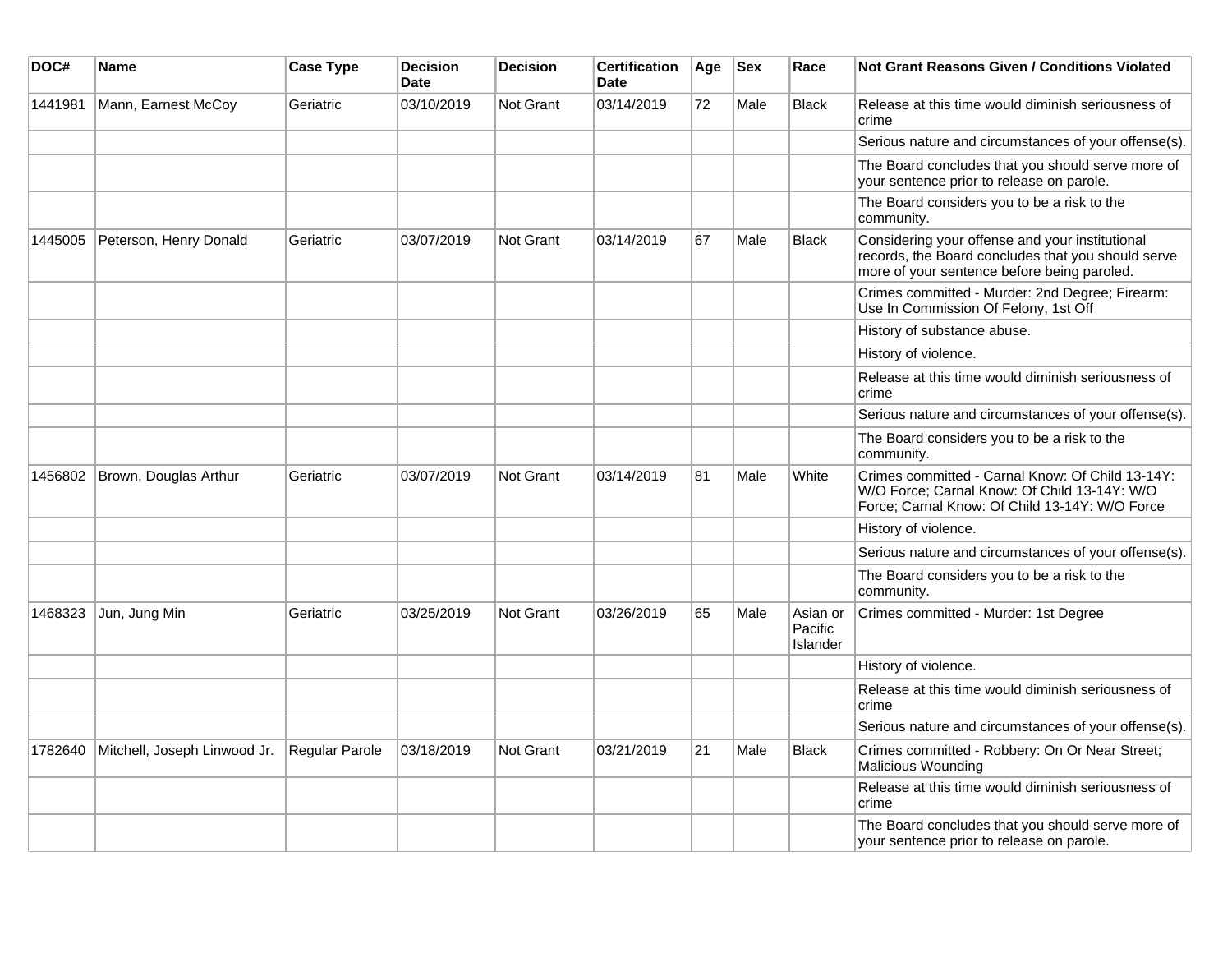| DOC#    | Name                         | <b>Case Type</b>     | <b>Decision</b><br><b>Date</b> | <b>Decision</b> | <b>Certification</b><br>Date | Age | <b>Sex</b> | Race         | Not Grant Reasons Given / Conditions Violated                                                                                                               |
|---------|------------------------------|----------------------|--------------------------------|-----------------|------------------------------|-----|------------|--------------|-------------------------------------------------------------------------------------------------------------------------------------------------------------|
| 1782640 | Mitchell, Joseph Linwood Jr. | Regular Parole       | 03/18/2019                     | Not Grant       | 03/21/2019                   | 21  | Male       | <b>Black</b> | You need further participation in institutional work<br>and/or educational programs to indicate your positive<br>progression towards re-entry into society. |
| 1828503 | Masterson, Levi Samuel       | Regular Parole       | 03/24/2019                     | Not Grant       | 03/26/2019                   | 24  | Male       | <b>Black</b> | Considering your offense and your institutional<br>records, the Board concludes that you should serve<br>more of your sentence before being paroled.        |
|         |                              |                      |                                |                 |                              |     |            |              | Other                                                                                                                                                       |
|         |                              |                      |                                |                 |                              |     |            |              | Release at this time would diminish seriousness of<br>crime                                                                                                 |
|         |                              |                      |                                |                 |                              |     |            |              | The Board concludes that you should serve more of<br>your sentence prior to release on parole.                                                              |
|         |                              |                      |                                |                 |                              |     |            |              | You need further participation in institutional work<br>and/or educational programs to indicate your positive<br>progression towards re-entry into society. |
|         |                              |                      |                                |                 |                              |     |            |              | You need to show a longer period of stable<br>adjustment.                                                                                                   |
| 1015269 | Pouliot, Richard Earl        | Violation<br>Hearing | 02/27/2019                     | Revoke          | 03/01/2019                   | 48  | Male       | White        |                                                                                                                                                             |
|         |                              |                      |                                |                 |                              |     |            |              | 06. I will follow the Probation and Parole Officer's<br>instructions and will be truthful, cooperative, and<br>report as instructed.                        |
| 1079253 | Whitaker, William Clark Jr.  | Violation<br>Hearing | 02/26/2019                     | Revoke          | 03/01/2019                   | 48  | Male       | White        |                                                                                                                                                             |
|         |                              |                      |                                |                 |                              |     |            |              | 06. I will follow the Probation and Parole Officer's<br>instructions and will be truthful, cooperative, and<br>report as instructed.                        |
| 1091609 | Herron, Larry Ray            | Violation<br>Hearing | 03/13/2019                     | Revoke          | 03/18/2019                   | 67  | Male       | White        |                                                                                                                                                             |
|         |                              |                      |                                |                 |                              |     |            |              | 01. I will obey all Federal, State and local laws and<br>ordinances.                                                                                        |
| 1093199 | Matthews, Terry Leonard      | Violation<br>Hearing | 02/27/2019                     | Revoke          | 03/14/2019                   | 62  | Male       | <b>Black</b> |                                                                                                                                                             |
|         |                              |                      |                                |                 |                              |     |            |              | 06. I will follow the Probation and Parole Officer's<br>instructions and will be truthful, cooperative, and<br>report as instructed.                        |
|         |                              |                      |                                |                 |                              |     |            |              | 08. I will not unlawfully use, possess or distribute<br>controlled substances or related paraphernalia.                                                     |
| 1095173 | Schofield, Kenneth Levon     | Violation<br>Hearing | 02/27/2019                     | Revoke          | 03/01/2019                   | 51  | Male       | <b>Black</b> |                                                                                                                                                             |
|         |                              |                      |                                |                 |                              |     |            |              | 01. I will obey all Federal, State and local laws and<br>ordinances.                                                                                        |
| 1100309 | Ervin, Benjamin Jr.          | Violation<br>Hearing | 03/04/2019                     | Revoke          | 03/14/2019                   | 62  | Male       | Black        |                                                                                                                                                             |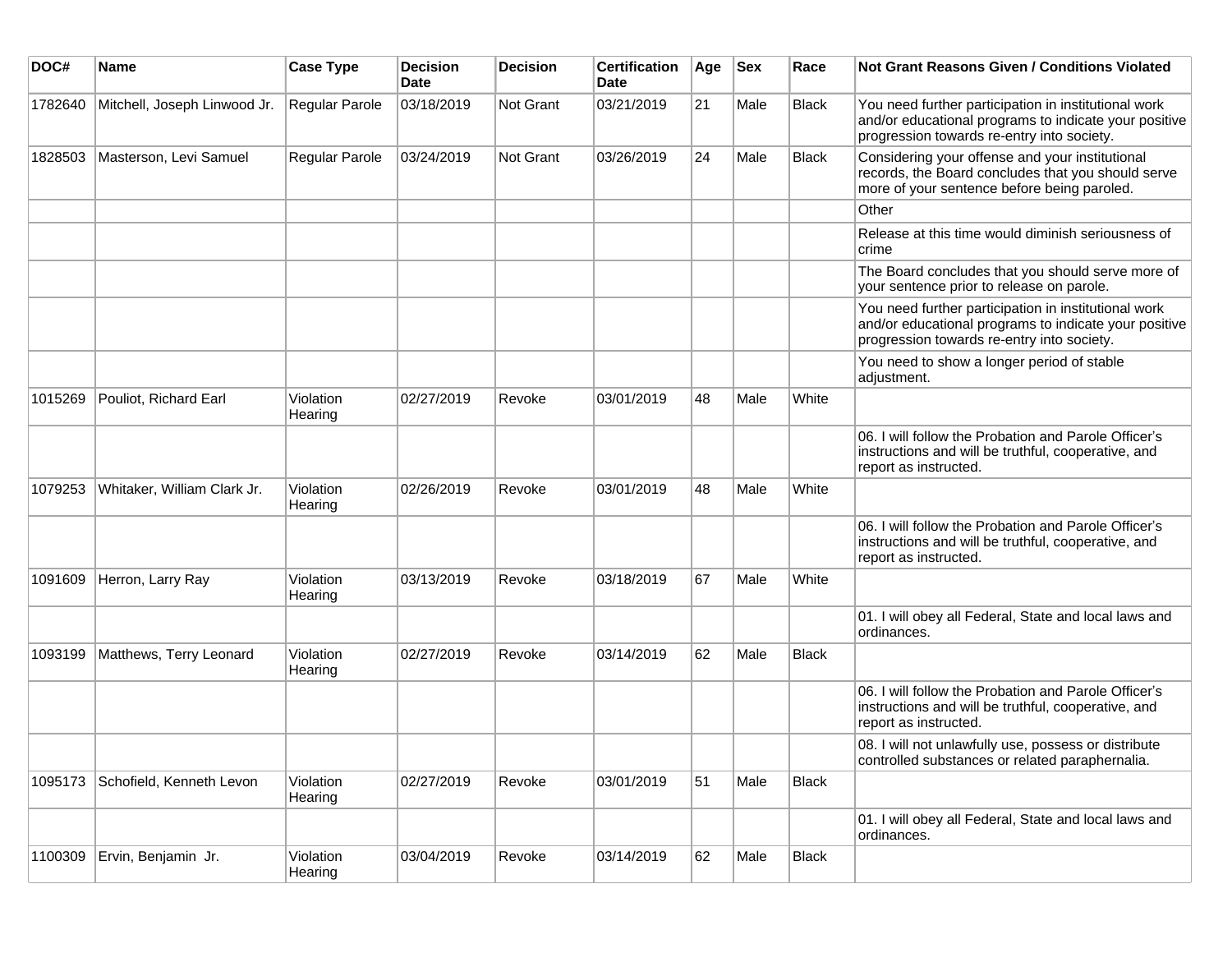| DOC#    | <b>Name</b>             | <b>Case Type</b>     | <b>Decision</b><br><b>Date</b> | <b>Decision</b> | <b>Certification</b><br><b>Date</b> | Age | <b>Sex</b> | Race         | <b>Not Grant Reasons Given / Conditions Violated</b>                                                                                                                                                                                                                                         |
|---------|-------------------------|----------------------|--------------------------------|-----------------|-------------------------------------|-----|------------|--------------|----------------------------------------------------------------------------------------------------------------------------------------------------------------------------------------------------------------------------------------------------------------------------------------------|
| 1100309 | Ervin, Benjamin Jr.     | Violation<br>Hearing | 03/04/2019                     | Revoke          | 03/14/2019                          | 62  | Male       | <b>Black</b> | 01. I will obey all Federal, State and local laws and<br>ordinances.                                                                                                                                                                                                                         |
|         |                         |                      |                                |                 |                                     |     |            |              | 06. I will follow the Probation and Parole Officer's<br>instructions and will be truthful, cooperative, and<br>report as instructed.                                                                                                                                                         |
|         |                         |                      |                                |                 |                                     |     |            |              | 08. I will not unlawfully use, possess or distribute<br>controlled substances or related paraphernalia.                                                                                                                                                                                      |
|         |                         |                      |                                |                 |                                     |     |            |              | 11. I will not abscond from supervision. I understand<br>I will be considered an absconder when my<br>whereabouts are no longer known to my supervising<br>officer. I freely, voluntarily and intelligently waive any<br>right I may have to extradition if arrested outside of<br>Virginia. |
| 1102227 | Brown, Troy             | Violation<br>Hearing | 03/22/2019                     | Revoke          | 03/28/2019                          | 44  | Male       | <b>Black</b> |                                                                                                                                                                                                                                                                                              |
|         |                         |                      |                                |                 |                                     |     |            |              | 04. I will report in person or by telephone to the<br>Probation and Parole office listed below within three<br>working days of my release from incarceration, and<br>as otherwise instructed thereafter.                                                                                     |
|         |                         |                      |                                |                 |                                     |     |            |              | 11. I will not abscond from supervision. I understand<br>I will be considered an absconder when my<br>whereabouts are no longer known to my supervising<br>officer. I freely, voluntarily and intelligently waive any<br>right I may have to extradition if arrested outside of<br>Virginia. |
| 1115467 | Craig, Stephen Brian    | Violation<br>Hearing | 03/11/2019                     | Revoke          | 03/14/2019                          | 54  | Male       | <b>Black</b> |                                                                                                                                                                                                                                                                                              |
|         |                         |                      |                                |                 |                                     |     |            |              | 07. I will not use alcoholic beverages to the extent<br>that it disrupts or interferes with my employment or<br>orderly conduct.                                                                                                                                                             |
| 1155419 | Tucker, Troy Scott      | Violation<br>Hearing | 03/11/2019                     | Revoke          | 03/18/2019                          | 44  | Male       | Black        |                                                                                                                                                                                                                                                                                              |
|         |                         |                      |                                |                 |                                     |     |            |              | 06. I will follow the Probation and Parole Officer's<br>instructions and will be truthful, cooperative, and<br>report as instructed.                                                                                                                                                         |
|         |                         |                      |                                |                 |                                     |     |            |              | 08. I will not unlawfully use, possess or distribute<br>controlled substances or related paraphernalia.                                                                                                                                                                                      |
| 1370927 | Davis, Joel Anthony Jr. | Violation<br>Hearing | 03/22/2019                     | Revoke          | 03/22/2019                          | 39  | Male       | <b>Black</b> |                                                                                                                                                                                                                                                                                              |
|         |                         |                      |                                |                 |                                     |     |            |              | 06. I will follow the Probation and Parole Officer's<br>instructions and will be truthful, cooperative, and<br>report as instructed.                                                                                                                                                         |
|         |                         |                      |                                |                 |                                     |     |            |              | 08. I will not unlawfully use, possess or distribute<br>controlled substances or related paraphernalia.                                                                                                                                                                                      |